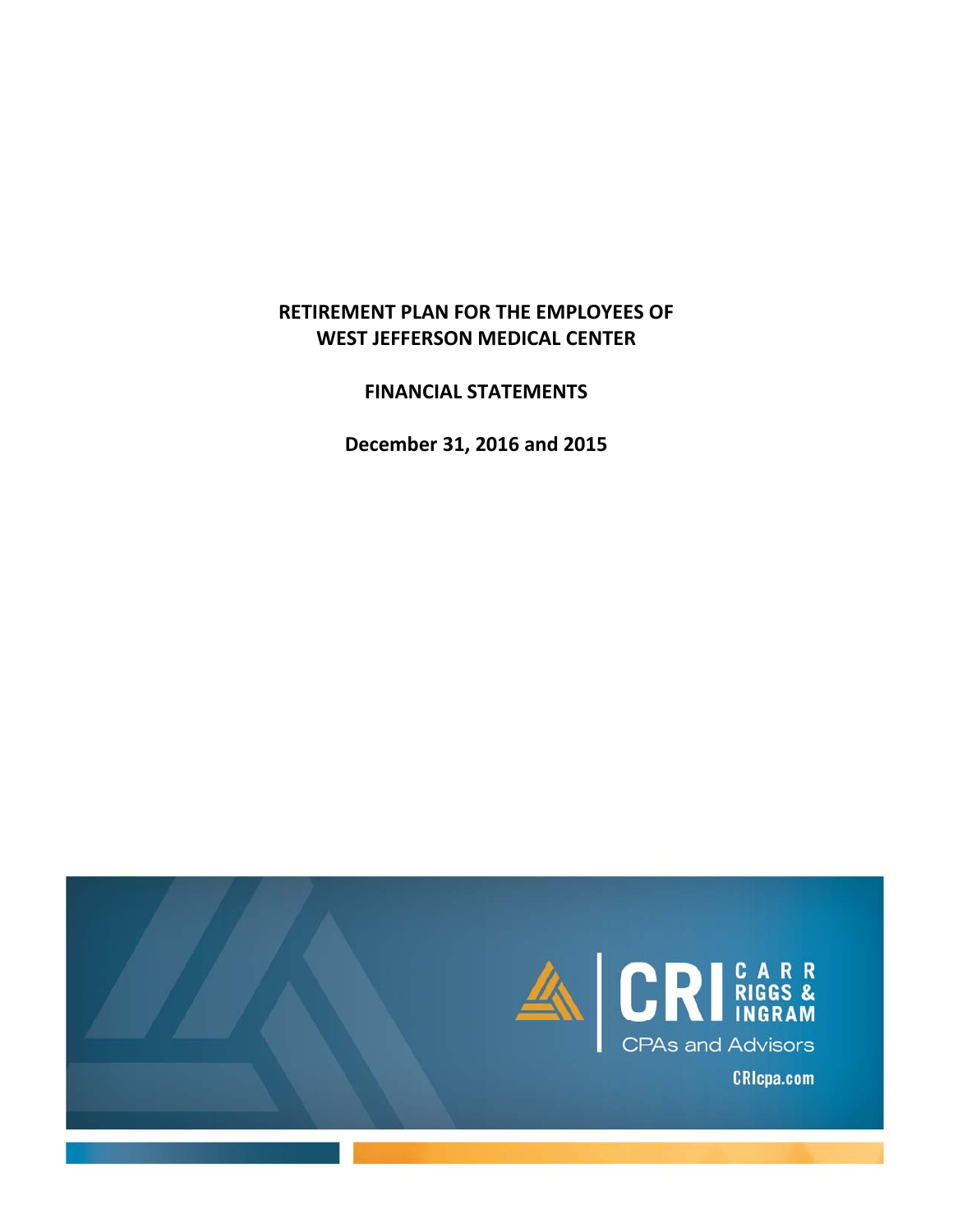# **RETIREMENT PLAN FOR THE EMPLOYEES OF WEST JEFFERSON MEDICAL CENTER TABLE OF CONTENTS December 31, 2016**

| <b>INDEPENDENT AUDITORS' REPORT</b>                                              | $\mathbf{1}$ |
|----------------------------------------------------------------------------------|--------------|
| <b>MANAGEMENT'S DISCUSSION AND ANALYSIS</b>                                      | 4            |
| <b>FINANCIAL STATEMENTS</b>                                                      |              |
| <b>Statements of Fiduciary Net Position</b>                                      | 9            |
| Statements of Changes in Fiduciary Net Position                                  | 10           |
| <b>Notes to Financial Statements</b>                                             | 11           |
| REQUIRED SUPPLEMENTARY PLAN INFORMATION                                          |              |
| Schedule of Net Pension Liability                                                | 21           |
| Schedule of Changes in Net Position Liability and Related Ratios                 | 22           |
| Schedule of Employer Contributions                                               | 23           |
| Schedule of Investment Returns                                                   | 24           |
| Notes to the Required Supplementary Information                                  | 25           |
| OTHER SUPPLEMENTARY INFORMATION                                                  |              |
| Schedule of Compensation, Benefits, and Other Payments to Agency Head            | 26           |
| OTHER REPORTING                                                                  |              |
| Independent Auditors' Report on Internal Control over Financial Reporting and on |              |
| Compliance and Other Matters Based on an Audit of Financial Statements           |              |
| Performed in Accordance with Government Auditing Standards                       | 27           |
|                                                                                  |              |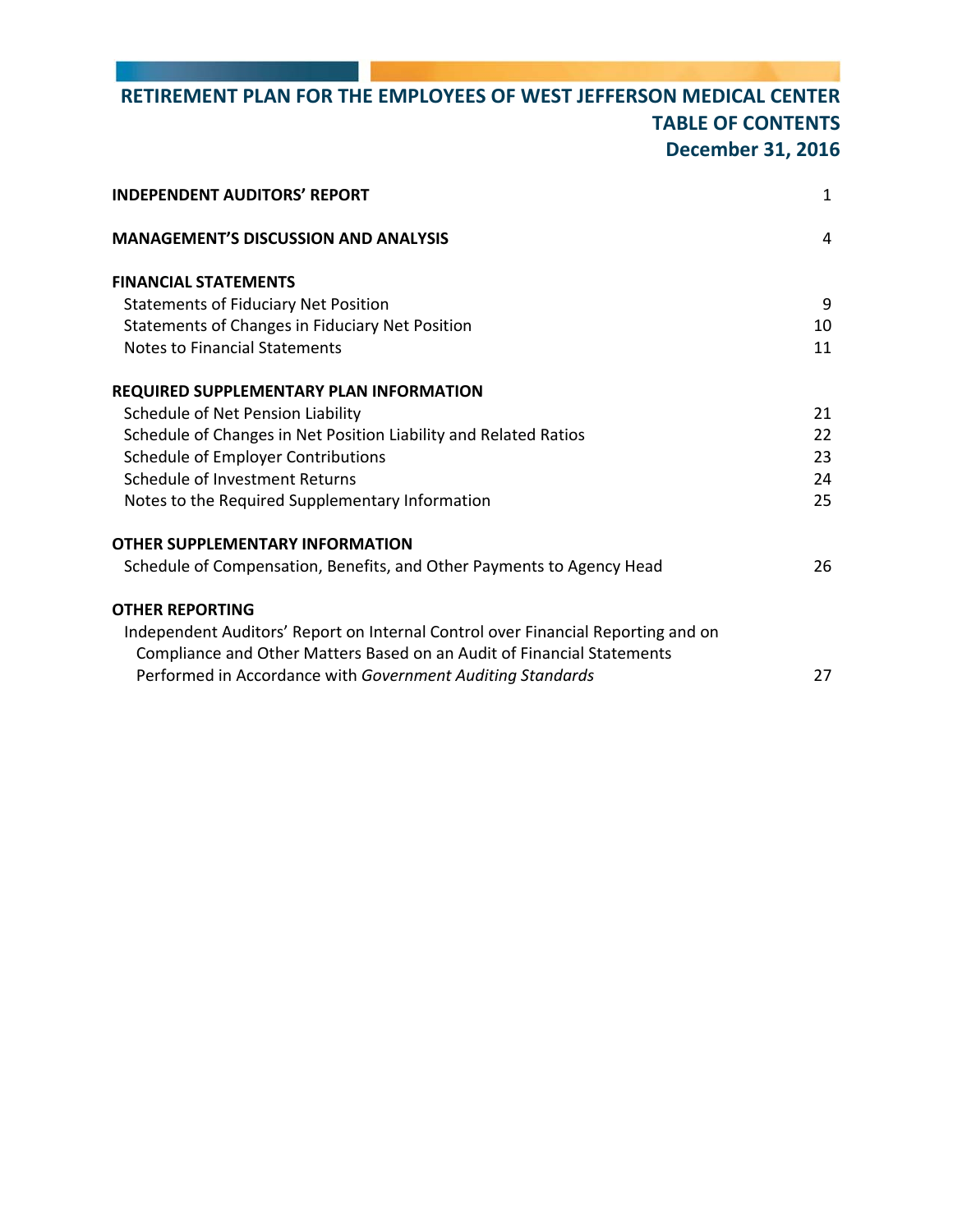

 C**arr, Riggs & Ingram, LLC** 111 Veterans Blvd.

 (504) 837‐9116 (504) 837‐0123 (fax) www.CRIcpa.com

#### **INDEPENDENT AUDITORS' REPORT**

Members of the Parish Council Jefferson Parish, Louisiana

We have audited the accompanying financial statements of the Retirement Plan for Employees of West Jefferson Medical Center (the Plan), which comprise the statement of fiduciary net position as of December 31, 2016, and the related statement of changes in fiduciary net position for the year then ended, and the related notes to the financial statements.

### **Management's Responsibility for the Financial Statements**

Plan management is responsible for the preparation and fair presentation of these financial statements in accordance with accounting principles generally accepted in the United States of America; this includes the design, implementation, and maintenance of internal control relevant to the preparation and fair presentation of financial statements that are free from material misstatement, whether due to fraud or error.

#### **Auditors' Responsibility**

Our responsibility is to express an opinion on these financial statements based on our audit. We conducted our audit in accordance with auditing standards generally accepted in the United States of America and *Government Auditing Standards*, issued by the Comptroller General of the United States. Those standards require that we plan and perform the audit to obtain reasonable assurance about whether the financial statements are free of material misstatement.

An audit involves performing procedures to obtain audit evidence about the amounts and disclosures in the financial statements. The procedures selected depend on the auditors' judgment, including the assessment of the risks of material misstatement of the financial statements, whether due to fraud or error. In making those risk assessments, the auditors consider internal control relevant to the entity's preparation and fair presentation of the financial statements in order to design audit procedures that are appropriate in the circumstances, but not for the purpose of expressing an opinion on the effectiveness of the entity's internal control. Accordingly, we express no such opinion. An audit also includes evaluating the appropriateness of accounting policies used and the reasonableness of significant accounting estimates made by management, as well as evaluating the overall presentation of the financial statements.

We believe that the audit evidence we have obtained is sufficient and appropriate to provide a basis for our audit opinion.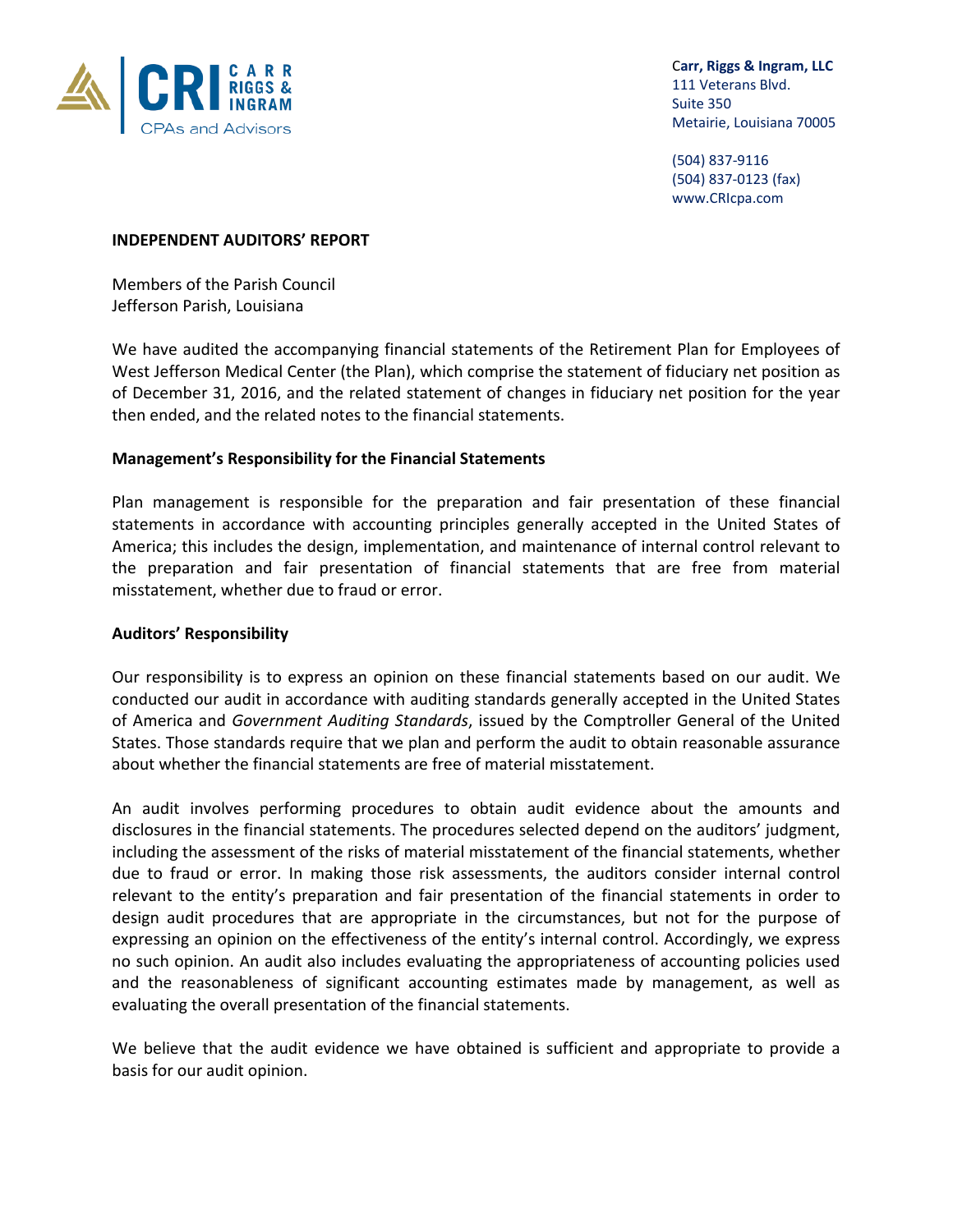## **Opinion**

In our opinion, the financial statements referred to above present fairly, in all material respects, the financial position of the Plan as December 31, 2016, and the changes in its net position for the year then ended in accordance with accounting principles generally accepted in the United States of America.

### **Prior Period Financial Statements**

The financial statements of the Plan as of December 31, 2015, were audited by other auditors whose report dated June 28, 2016, expressed an unmodified opinion on those statements.

### **Other Matters**

### *Required Supplementary Information*

Accounting principles generally accepted in the United States of America require that the Management's Discussion and Analysis on pages 4 through 8 and the required supplementary plan information on pages 21 through 25 be presented to supplement the basic financial statements. Such information, although not a part of the basic financial statements, is required by the Governmental Accounting Standards Board, who considers it to be an essential part of financial reporting for placing the basic financial statements in an appropriate operational, economic, or historical context. We have applied certain limited procedures to the required supplementary information in accordance with auditing standards generally accepted in the United States of America which consisted of inquiries of management about the methods of preparing the information and comparing the information for consistency with management's responses to our inquires, the basic financial statements, and other knowledge we obtained during our audit of the basic financial statements. We do not express an opinion or provide any assurance on the information because the limited procedures do not provide us with sufficient evidence to express an opinion or provide any assurance.

## *Other Supplementary Information*

Our audit was conducted for the purpose of forming an opinion on the financial statements that collectively comprise the Plan's financial statements. The Schedule of Compensation, Benefits, and Other Payments to Agency Head on page 26 is presented for purposes of additional analysis and is not a required part of the basic financial statements.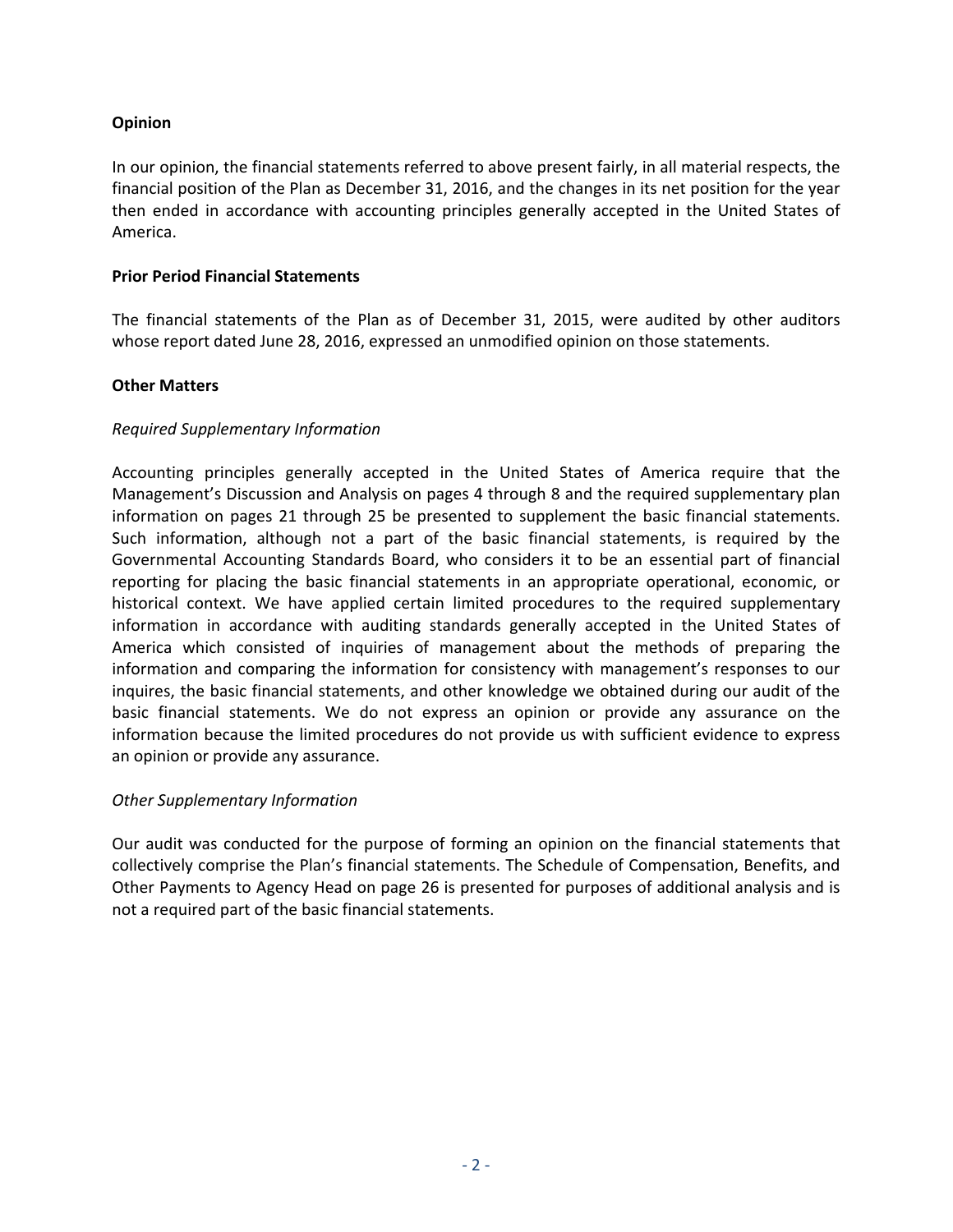The Schedule of Compensation, Benefits, and Other Payments to Agency Head is the responsibility of management and was derived from and relates directly to the underlying accounting and other records used to prepare the financial statements. Such information has been subjected to the auditing procedures applied in the audit of the financial statements and certain additional procedures, including comparing and reconciling such information directly to the underlying accounting and other records used to prepare the financial statements or to the financial statements themselves, and other additional procedures in accordance with auditing standards generally accepted in the United States of America. In our opinion, the Schedule of Compensation, Benefits, and Other Payments to Agency Head is fairly stated, in all material respects, in relation to the financial statements as a whole.

### **Other Reporting Required by** *Government Auditing Standards*

In accordance with *Government Auditing Standards,* we have also issued a report dated June 28, 2017 on our consideration of the Plan's internal control over financial reporting and our tests of its compliance with certain provisions of laws, regulations, contracts, and grant agreements and other matters. The purpose of that report is to describe the scope of our testing of internal control over financial reporting and compliance and the results of that testing, and not to provide an opinion on the internal control over financial reporting or on compliance. The report is an integral part of an audit performed in accordance with *Government Auditing Standards* and should be considered in assessing the results of our audits.

Carr, Riggs & Ingram, L.L.C.

June 28, 2017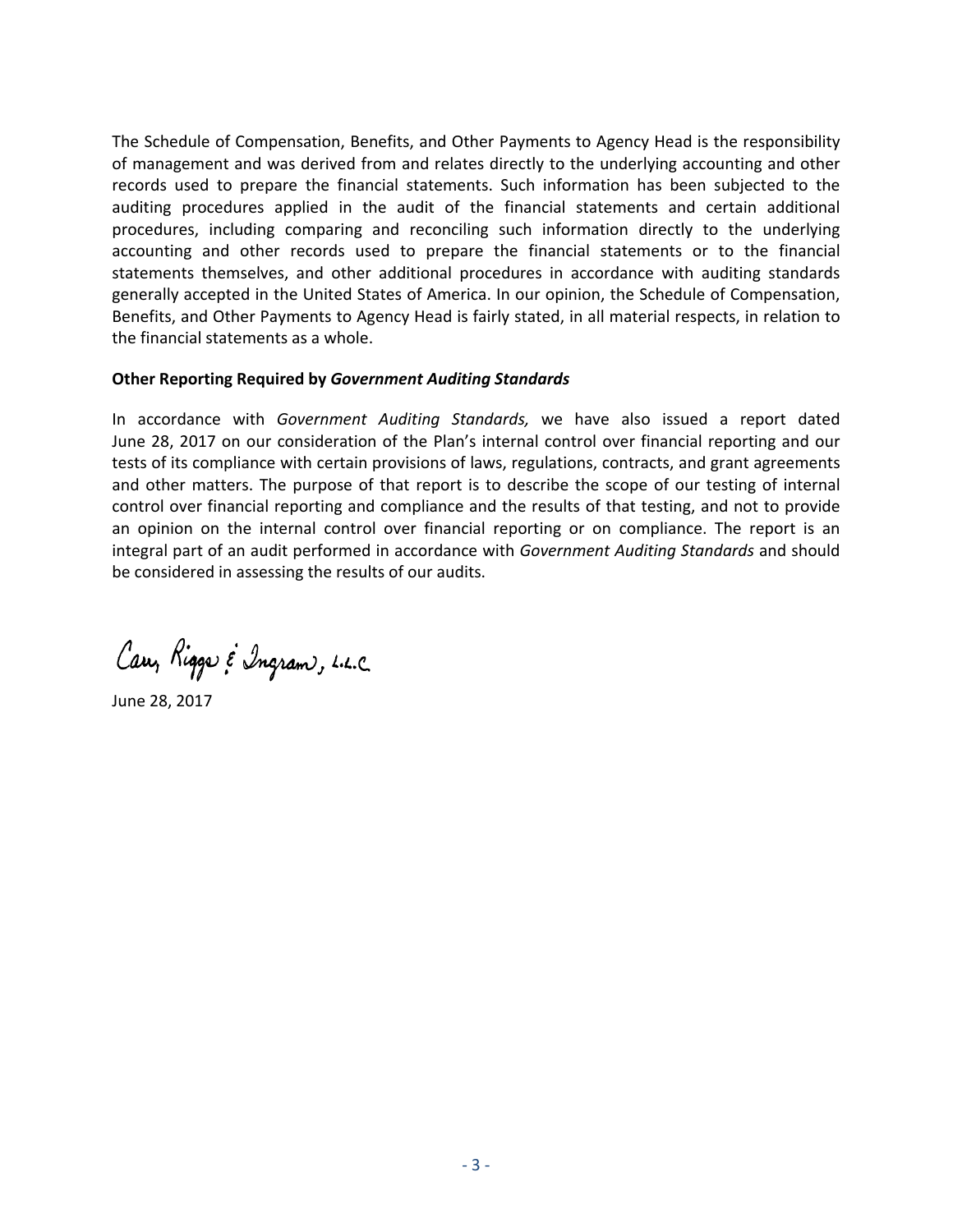The Management's Discussion and Analysis (MD&A) offers the readers of the Retirement Plan for Employees of West Jefferson Medical Center's (the "Plan") financial statements this narrative overview and analysis of the financial activities of the Plan as of December 31, 2016 and 2015. The information presented herein should be considered in conjunction with the accompanying financial statements and notes to the financial statements.

## **OVERVIEW OF THE FINANCIAL STATEMENTS**

The discussion and analysis is intended to serve as an introduction to the Plan's basic financial statements, which are comprised of three components:

- The Statements of Fiduciary Net Position report the Plan's assets, liabilities, and resultant net position held in trust for pension benefits. These statements disclose the financial position of the Plan as of December 31, 2016 and 2015.
- The Statements of Changes in Fiduciary Net Position report the results of the Plan's operations for the years ended December 31, 2016 and 2015, disclosing the additions to and deductions from the Fiduciary Net Position. It supports the change that has occurred to the prior period's net position value on the statements of Fiduciary Net Position.
- The Notes to the Financial Statements provide additional information and insight that are essential to gaining a full understanding of the data provided in the financial statements.

Because of the long-term nature of a defined benefit pension plan, financial statements alone cannot provide sufficient information to properly reflect the Plan's ongoing plan perspective. The Notes to the Financial Statements are followed by required schedules of historical trend information.

The Schedule of Net Pension Liability and the Schedule of Changes in Net Pension Liability and Related Ratios present sources of changes in the net pension liability and the historical information about the components of the net pension liability and related ratios, including fiduciary net positions as a percentage of the total pension liability and the net pension liability as a percentage of covered employee payroll. The Schedule of Employer Contributions includes information about the actuarially determined contribution, contributions to the pension plan, and related rations. Additionally, significant methods and assumptions used in calculating the actuarially determined contributions are presented in the notes to required supplementary information. The Schedule of Investment Returns includes the annual money‐weighted rate of return on pension plan investments for each year. These schedules provide information that contributes to understanding the changes over time in the funded status of the Plan.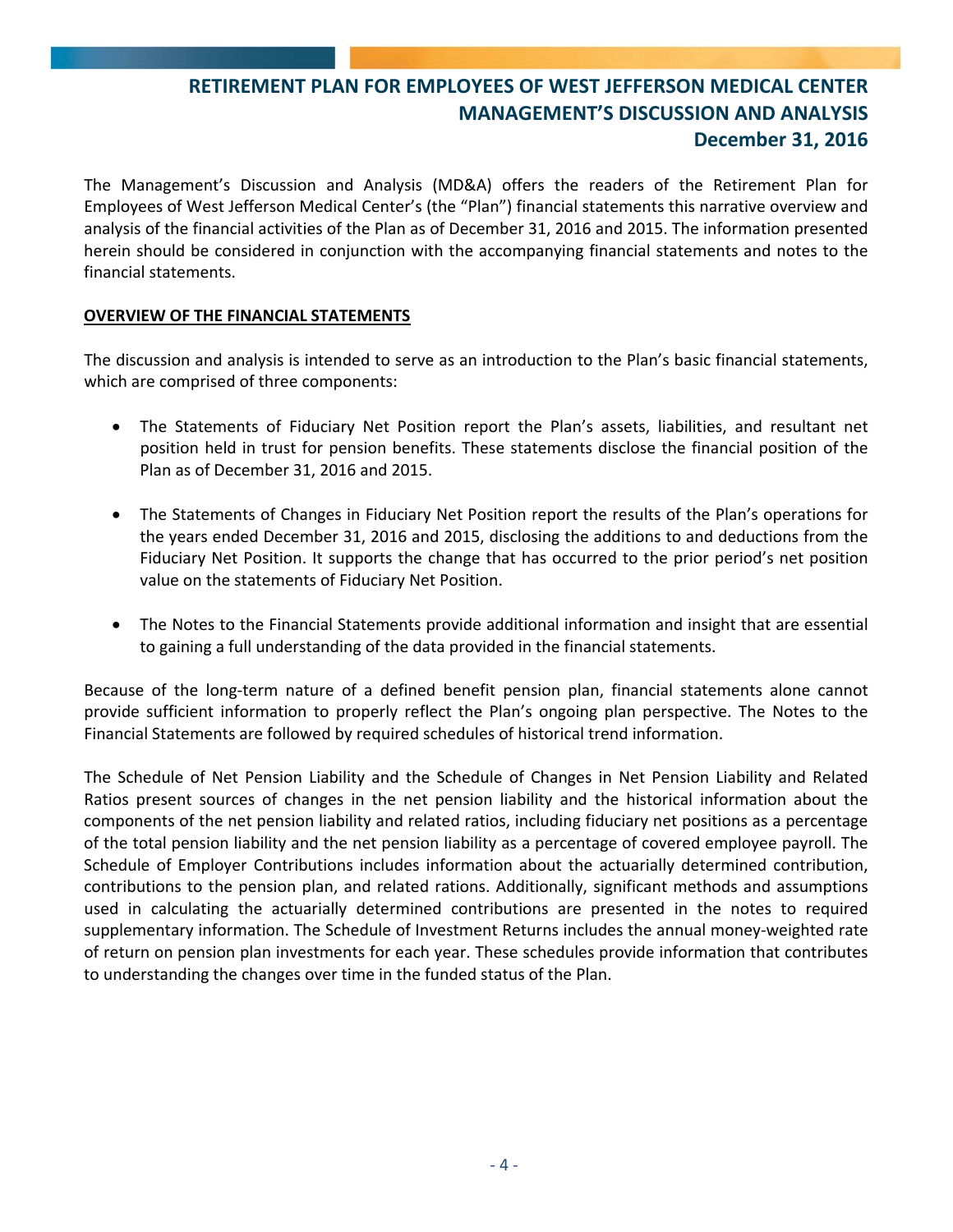#### **FINANCIAL ANALYSIS OF THE PLAN – 2016**

#### **CONDENSED STATEMENTS OF FIDUCIARY NET POSITION**

|                                 |                 |                 | Increase       | Increase   |
|---------------------------------|-----------------|-----------------|----------------|------------|
|                                 | 2016            | 2015            | (Decrease)     | (Decrease) |
| Cash                            | \$<br>1,451,244 | 1,238,876<br>\$ | \$<br>212,368  | 17.1%      |
| Receivables                     | 69,597          | 110,771         | (41, 174)      | (37.2)%    |
| Investments                     | 50,334,886      | 56,545,860      | (6, 210, 974)  | (11.0)%    |
|                                 |                 |                 |                |            |
| Total assets                    | 51,855,727      | 57,895,507      | (6,039,780)    | (10.4)%    |
|                                 |                 |                 |                |            |
| <b>Total liabilities</b>        | 381,383         | 803,582         | (422, 199)     | $(52.5)\%$ |
|                                 |                 |                 |                |            |
| Total Net Position - Restricted |                 |                 |                |            |
| for Pension Benefits            | \$ 51,474,344   | 57,091,925      | \$ (5,617,581) | (9.8)%     |

The Plan's investments consist primarily of fixed income and equity mutual funds, which decreased by \$6,210,974 due to benefit payments and Plan administrative expenses exceeding investment income. Liabilities decreased due to benefits payable from 2015 resulting from a delay in processing retirement applications offset slightly by an increase in unpaid consulting fees.

#### **CONSDENSED STATEMENTS OF CHANGES IN FIDUCIARY NET POSITION**

|                                 |               |                  | Increase          | Increase    |
|---------------------------------|---------------|------------------|-------------------|-------------|
|                                 | 2016          | 2015             | (Decrease)        | (Decrease)  |
| Additions:                      |               |                  |                   |             |
| <b>Employer contributions</b>   | \$            | \$<br>3,601,769  | (3,601,769)<br>S. | $(100.0)\%$ |
| Investment income (loss)        | 4,009,145     | (54, 971)        | 4,064,116         | 7,393.2%    |
|                                 |               |                  |                   |             |
| <b>Total additions</b>          | 4,009,145     | 3,546,798        | 462,347           | 13.0%       |
|                                 |               |                  |                   |             |
| Deductions:                     |               |                  |                   |             |
| <b>Benefits</b>                 | 8,743,022     | 6,751,175        | 1,991,847         | 29.5%       |
| Administrative expenses         | 883,704       | 541,362          | 342,342           | 63.2%       |
|                                 |               |                  |                   |             |
| <b>Total deductions</b>         | 9,626,726     | 7,292,537        | 2,334,189         | 32.0%       |
|                                 |               |                  |                   |             |
| Change in net position          | (5,617,581)   | (3,745,739)      | (1,871,842)       | (50.0)%     |
| Net position, beginning of year | 57,091,925    | 60,837,664       | (3,745,739)       | (6.2)%      |
|                                 |               |                  |                   |             |
| Total Net Position - Restricted |               |                  |                   |             |
| for Pension Benefits            | \$ 51,474,344 | \$<br>57,091,925 | \$<br>(5,617,581) | (9.8)%      |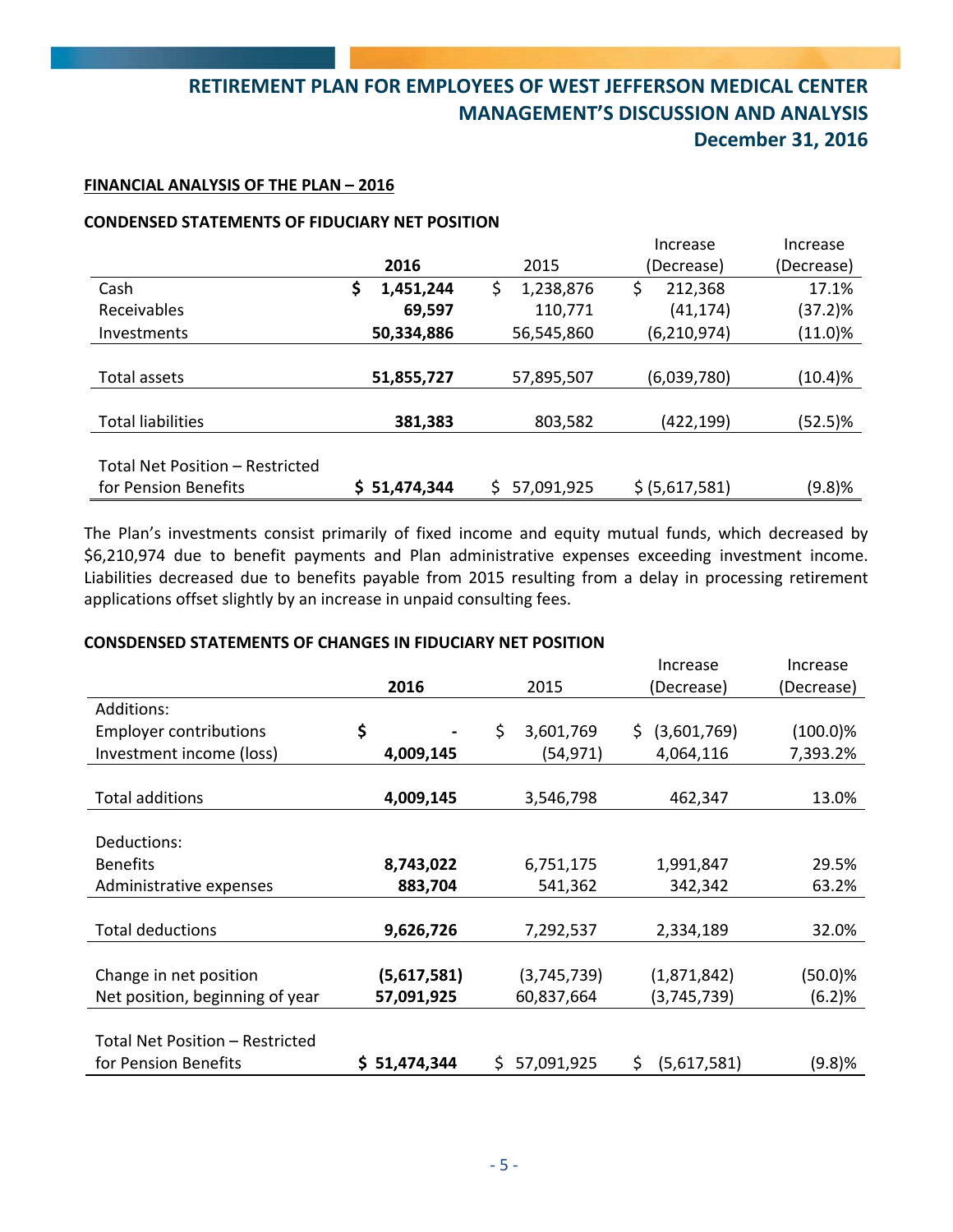The Plan's net position – restricted for pension benefits decreased by \$5,617,581 during the year ended December 31, 2016 due to benefits and administrative expenses exceeding contributions and investment income. During the year ended December 31, 2016, the Plan's employer contributions decreased by \$3,601,769 compared to the year ended December 31, 2015 due to the annual employer contribution not being paid in 2016. Contribution amounts required to fund the Plan are determined by an independent actuary.

## **FINANCIAL ANALYSIS OF THE PLAN ‐ 2015**

|                                 |                 |                  | Increase           | Increase   |
|---------------------------------|-----------------|------------------|--------------------|------------|
|                                 | 2015            | 2014             | (Decrease)         | (Decrease) |
| Cash                            | 1,238,876<br>\$ | 4,164,631<br>\$  | (2,925,755)<br>\$. | (70.3)%    |
| Receivables                     | 110,771         | 36,704           | 74,067             | 201.8%     |
| Investments                     | 56,545,860      | 56,667,864       | (122,004)          | (0.2)%     |
|                                 |                 |                  |                    |            |
| Total assets                    | 57,895,507      | 60,869,199       | (2,973,692)        | (4.9)%     |
|                                 |                 |                  |                    |            |
| <b>Total liabilities</b>        | 803,582         | 31,535           | 772,047            | 2,448.22%  |
|                                 |                 |                  |                    |            |
| Total Net Position – Restricted |                 |                  |                    |            |
| for Pension Benefits            | \$57,091,925    | 60,837,664<br>Ś. | (3,745,739)<br>S   | (6.2)%     |

#### **CONDENSED STATEMENTS OF FIDUCIARY NET POSITION**

The Plan's investments consist primarily of fixed income and equity mutual funds, which decreased by \$122,004 due to benefit payments and Plan administrative expenses exceeding investment income. Liabilities increased due to an increase in benefits payable due to a delay in processing retirement applications and an increase in unpaid consulting fees.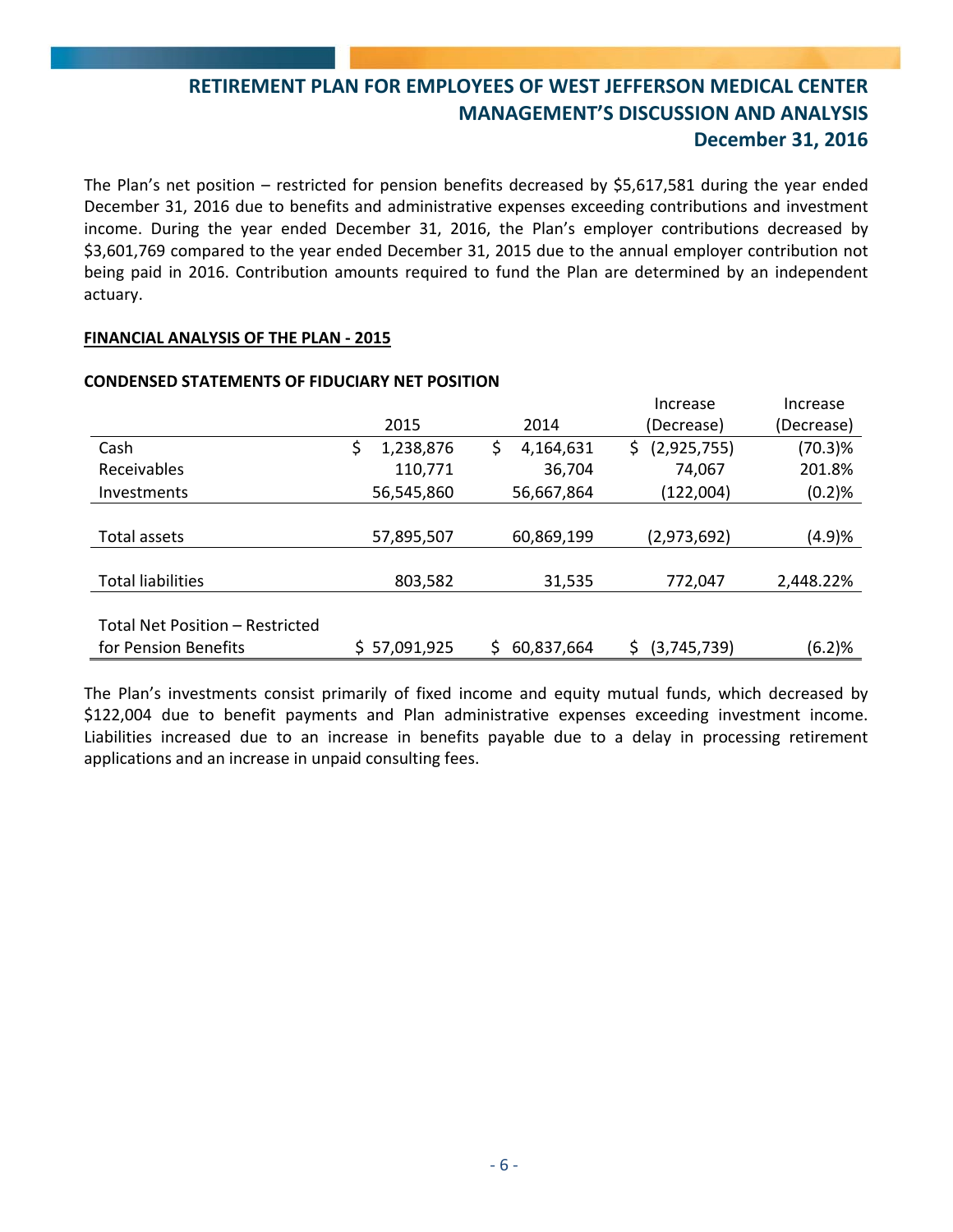|                                 |                 |                    | Increase          | Increase    |  |
|---------------------------------|-----------------|--------------------|-------------------|-------------|--|
|                                 | 2015            | 2014<br>(Decrease) |                   | (Decrease)  |  |
| Additions:                      |                 |                    |                   |             |  |
| <b>Employer contributions</b>   | \$<br>3,601,769 | \$<br>3,457,582    | \$<br>144,187     | 4.2%        |  |
| Investment income (loss)        | (54, 971)       | 4,471,241          | (4,526,212)       | $(101.2)\%$ |  |
|                                 |                 |                    |                   |             |  |
| <b>Total additions</b>          | 3,546,798       | 7,928,823          | (4,382,025)       | (55.3)%     |  |
|                                 |                 |                    |                   |             |  |
| Deductions:                     |                 |                    |                   |             |  |
| <b>Benefits</b>                 | 6,751,175       | 5,769,313          | 981,862           | 17.0%       |  |
| Administrative expenses         | 541,362         | 221,892            | 319,470           | 144.0%      |  |
|                                 |                 |                    |                   |             |  |
| <b>Total deductions</b>         | 7,292,537       | 5,991,205          | 1,301,332         | 21.7%       |  |
|                                 |                 |                    |                   |             |  |
| Change in net position          | (3,745,739)     | 1,937,618          | (5,683,357)       | $(293.3)\%$ |  |
| Net position, beginning of year | 60,837,664      | 58,900,046         | 1,937,618         | 3.3%        |  |
|                                 |                 |                    |                   |             |  |
| Total Net Position - Restricted |                 |                    |                   |             |  |
| for Pension Benefits            | \$57,091,925    | \$60,837,664       | (3,745,739)<br>\$ | (6.2)%      |  |

#### **CONSDENSED STATEMENTS OF CHANGES IN FIDUCIARY NET POSITION**

The Plan's net position – restricted for pension benefits decreased by \$3,745,739 during the year ended December 31, 2015 due to depreciation of the market value of Plan assets. During the year ended December 31, 2015, the Plan's employer contributions increased by \$144,187 compared to the year ended December 31, 2015 due to an increase in the minimum required contribution. Contribution amounts required to fund the Plan are determined by an independent actuary.

## **INVESTMENTS**

The Plan is responsible for the prudent management of funds held in trust for the exclusive benefit of our members. Funds are invested to achieve maximum returns without exposing retirement assets to unacceptable risks. Total investments, at December 31, 2016 were \$50,334,886 as compared to \$56,545,860 at December 31, 2015, which is a decrease of \$6,210,974. The major contributing factor to this decrease was benefit payments and Plan administrative expenses exceeding investment income.

The Plan's investments in various asset classes at the end of 2016 and 2015 years are as follows:

|                           |              |              | Increase                  | Increase   |
|---------------------------|--------------|--------------|---------------------------|------------|
|                           | 2016         | 2015         | (Decrease)                | (Decrease) |
| Fixed income mutual funds | \$14,960,969 | \$17,475,398 | $\frac{1}{2}$ (2,514,429) | (14.4)%    |
| Equity mutual funds       | 35,373,917   | 39,070,462   | (3,696,545)               | $(9.5)$ %  |
|                           |              |              |                           |            |
| Total investments         | \$50,334,886 | 56,545,860   | (6, 210, 974)             | $(11.0)\%$ |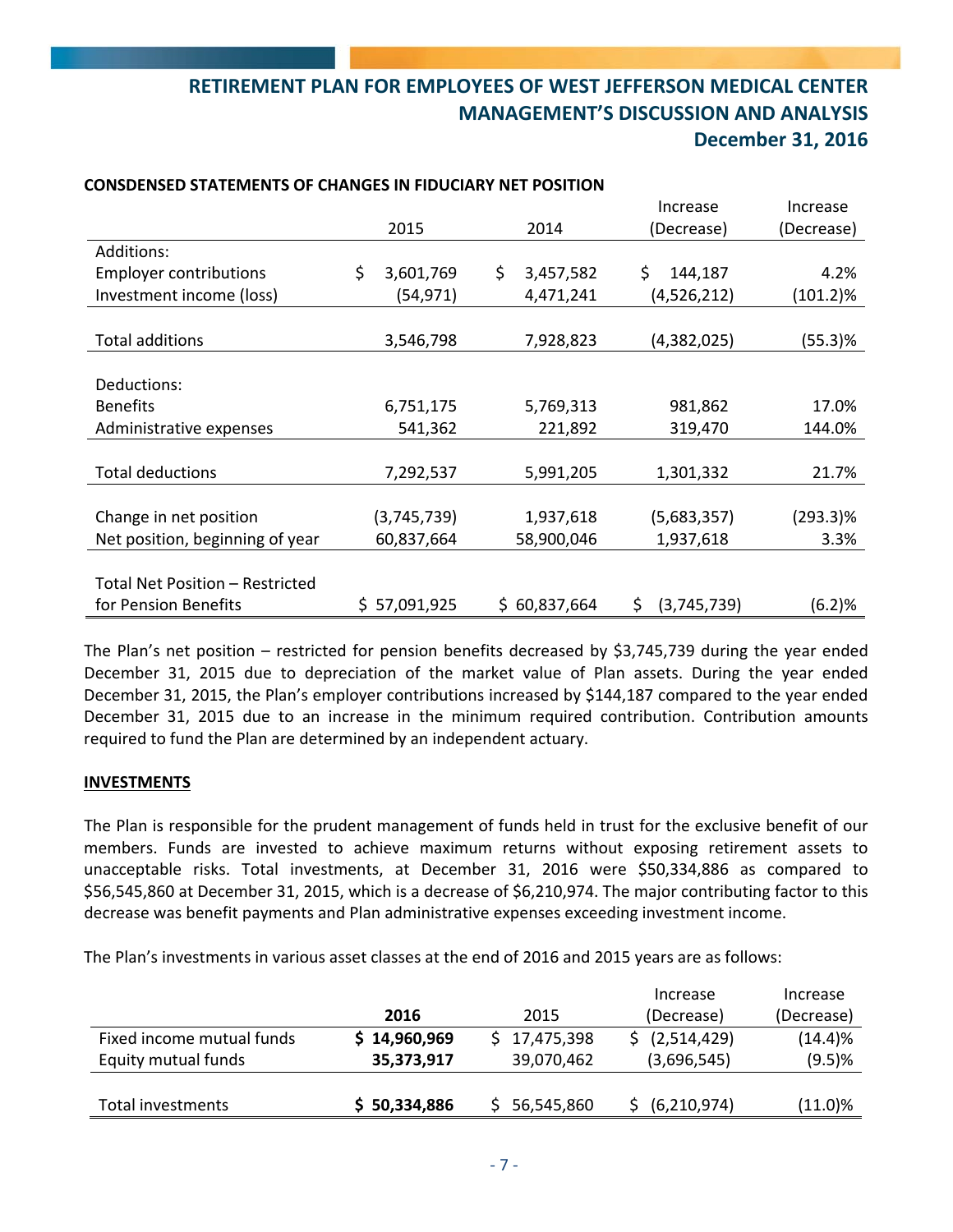#### **REQUEST FOR INFORMATION**

Questions concerning any of the information provided herein, or request for additional financial information, should be addressed to Retirement Plan for Employees of West Jefferson Medical Center, Jefferson Parish Hospital Service District No. 1, c/o Jefferson Parish General Government Building, 200 Derbigny Street, Suite 6700, Gretna, LA 70053, (504) 364‐2626.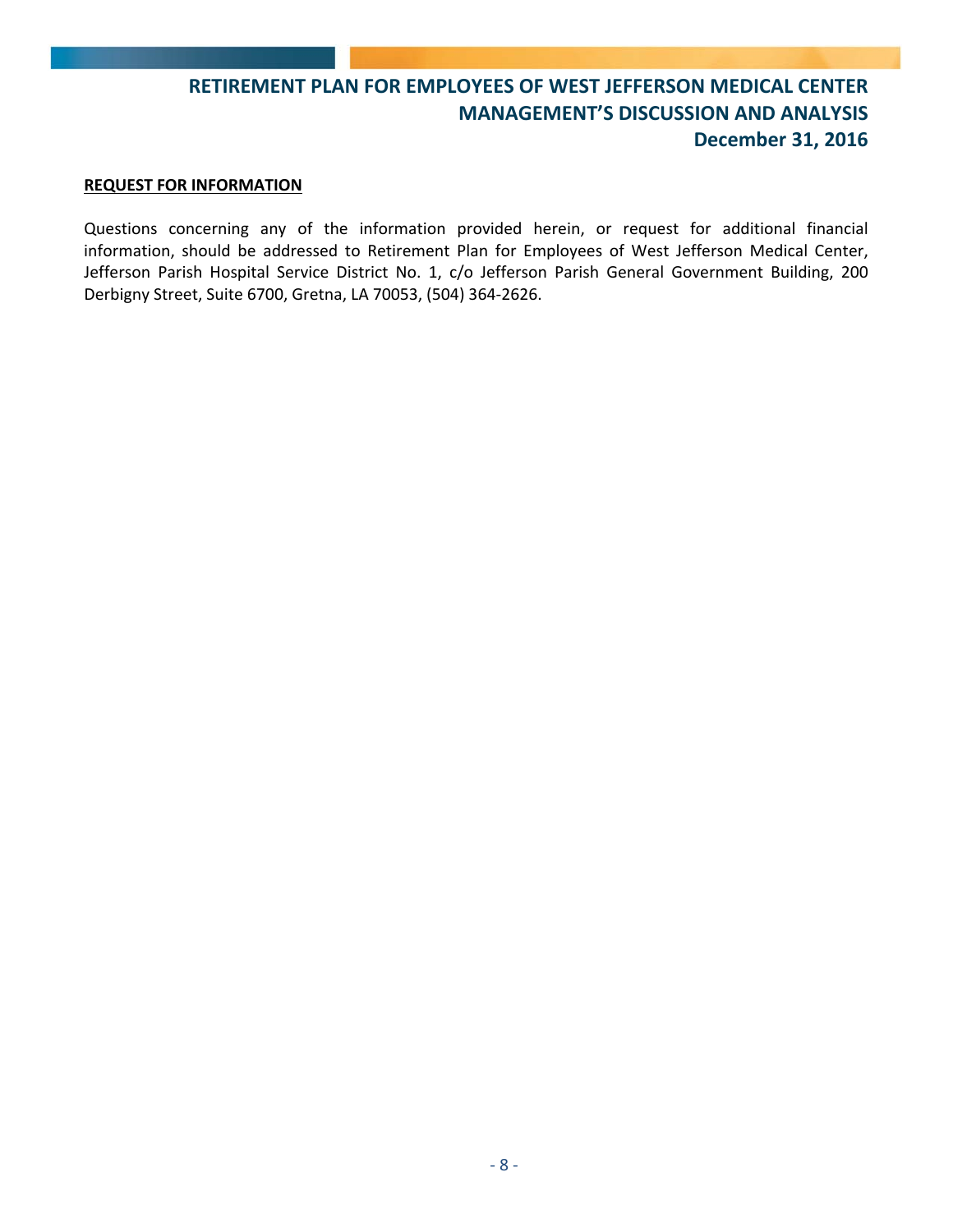# **Retirement Plan for Employees of West Jefferson Medical Center Statements of Fiduciary Net Position**

| As of December 31,               | 2016 |            |    | 2015       |  |  |
|----------------------------------|------|------------|----|------------|--|--|
|                                  |      |            |    |            |  |  |
| <b>ASSETS</b>                    |      |            |    |            |  |  |
| Cash equivalents                 | \$   | 1,451,244  | \$ | 1,238,876  |  |  |
|                                  |      |            |    |            |  |  |
| Receivables:                     |      |            |    |            |  |  |
| Accrued interest and dividends   |      | 69,597     |    | 110,771    |  |  |
|                                  |      |            |    |            |  |  |
| <b>Total receivables</b>         |      | 69,597     |    | 110,771    |  |  |
|                                  |      |            |    |            |  |  |
| Investments (at fair value):     |      |            |    |            |  |  |
| Fixed income mutual funds        |      | 14,960,969 |    | 17,475,398 |  |  |
| <b>Equity Mutual funds</b>       |      | 35,373,917 |    | 39,070,462 |  |  |
| <b>Total investments</b>         |      | 50,334,886 |    | 56,545,860 |  |  |
|                                  |      |            |    |            |  |  |
| <b>Total assets</b>              |      | 51,855,727 |    | 57,895,507 |  |  |
|                                  |      |            |    |            |  |  |
| <b>LIABILITIES</b>               |      |            |    |            |  |  |
| Accrued expenses                 |      | 381,383    |    | 305,715    |  |  |
| <b>Accrued benefits</b>          |      |            |    | 497,867    |  |  |
|                                  |      |            |    |            |  |  |
| <b>Total liabilities</b>         |      | 381,383    |    | 803,582    |  |  |
|                                  |      |            |    |            |  |  |
| <b>NET POSITION - RESTRICTED</b> |      |            |    |            |  |  |
| FOR PENSION BENEFITS             | \$   | 51,474,344 | \$ | 57,091,925 |  |  |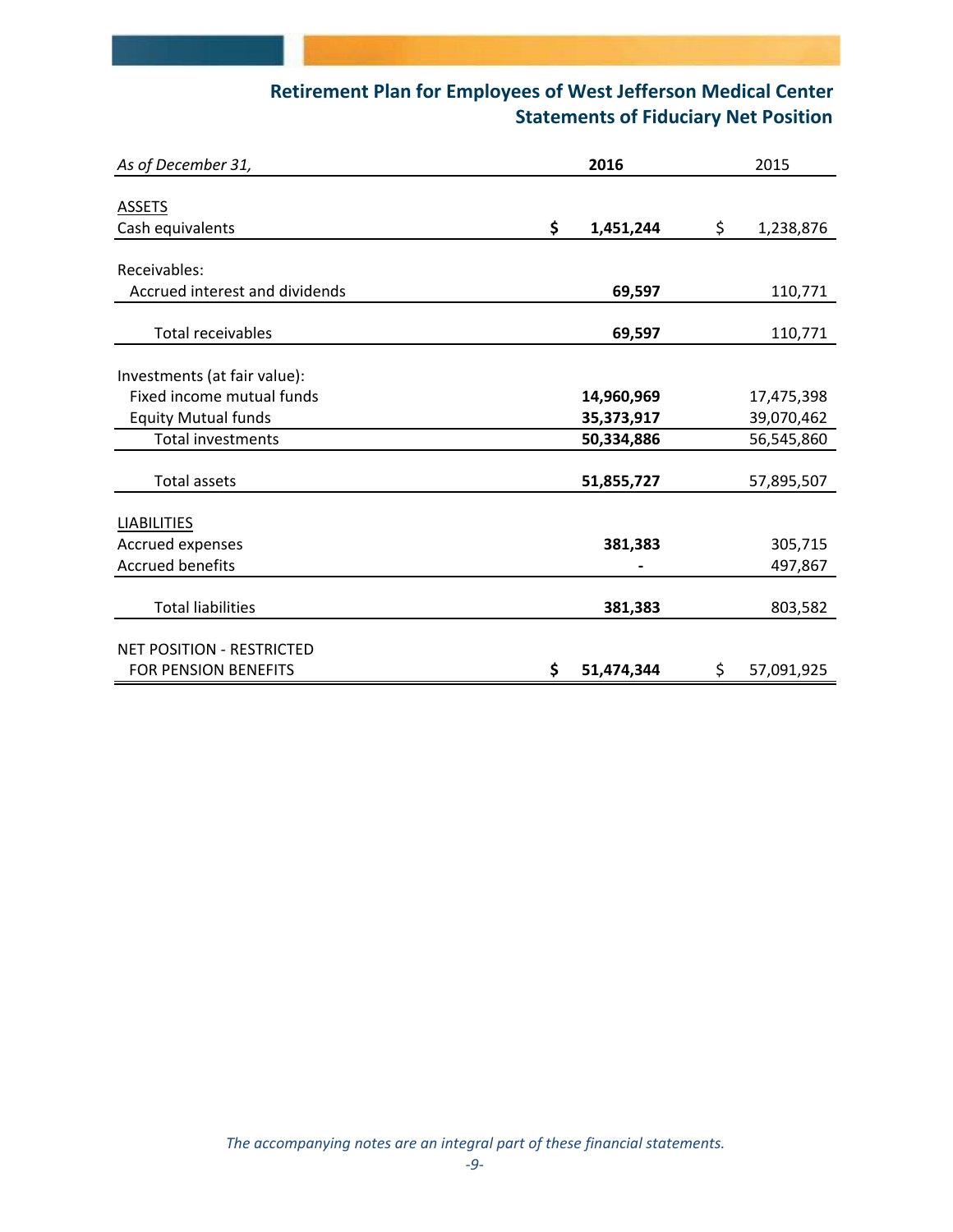# **Retirement Plan for Employees of West Jefferson Medical Center Statements of Changes in Fiduciary Net Position**

| For the Years Ended December 31,               | 2016             | 2015 |             |  |
|------------------------------------------------|------------------|------|-------------|--|
|                                                |                  |      |             |  |
| <b>ADDITIONS:</b>                              |                  |      |             |  |
| <b>Employer contributions</b>                  | \$               | \$   | 3,601,769   |  |
|                                                |                  |      |             |  |
| Investment income:                             |                  |      |             |  |
| Net appreciation (depreciation) of investments | 2,612,531        |      | (1,209,588) |  |
| Dividends and interest income                  | 1,196,657        |      | 1,154,617   |  |
| <b>Realized Gains and Losses</b>               | 199,957          |      |             |  |
|                                                |                  |      |             |  |
| Total investment income                        | 4,009,145        |      | (54, 971)   |  |
|                                                |                  |      |             |  |
| <b>Total additions</b>                         | 4,009,145        |      | 3,546,798   |  |
|                                                |                  |      |             |  |
| DEDUCTIONS:                                    |                  |      |             |  |
| <b>Benefits</b>                                | 8,743,022        |      | 6,751,175   |  |
| Administrative expenses                        | 883,704          |      | 541,362     |  |
|                                                |                  |      |             |  |
| <b>Total deductions</b>                        | 9,626,726        |      | 7,292,537   |  |
|                                                |                  |      |             |  |
| <b>NET DECREASE</b>                            | (5,617,581)      |      | (3,745,739) |  |
|                                                |                  |      |             |  |
| <b>NET POSITION - RESTRICTED</b>               |                  |      |             |  |
| <b>FOR PENSION BENEFITS</b>                    |                  |      |             |  |
| Beginning of year                              | 57,091,925       |      | 60,837,664  |  |
| End of year                                    | \$<br>51,474,344 | \$   | 57,091,925  |  |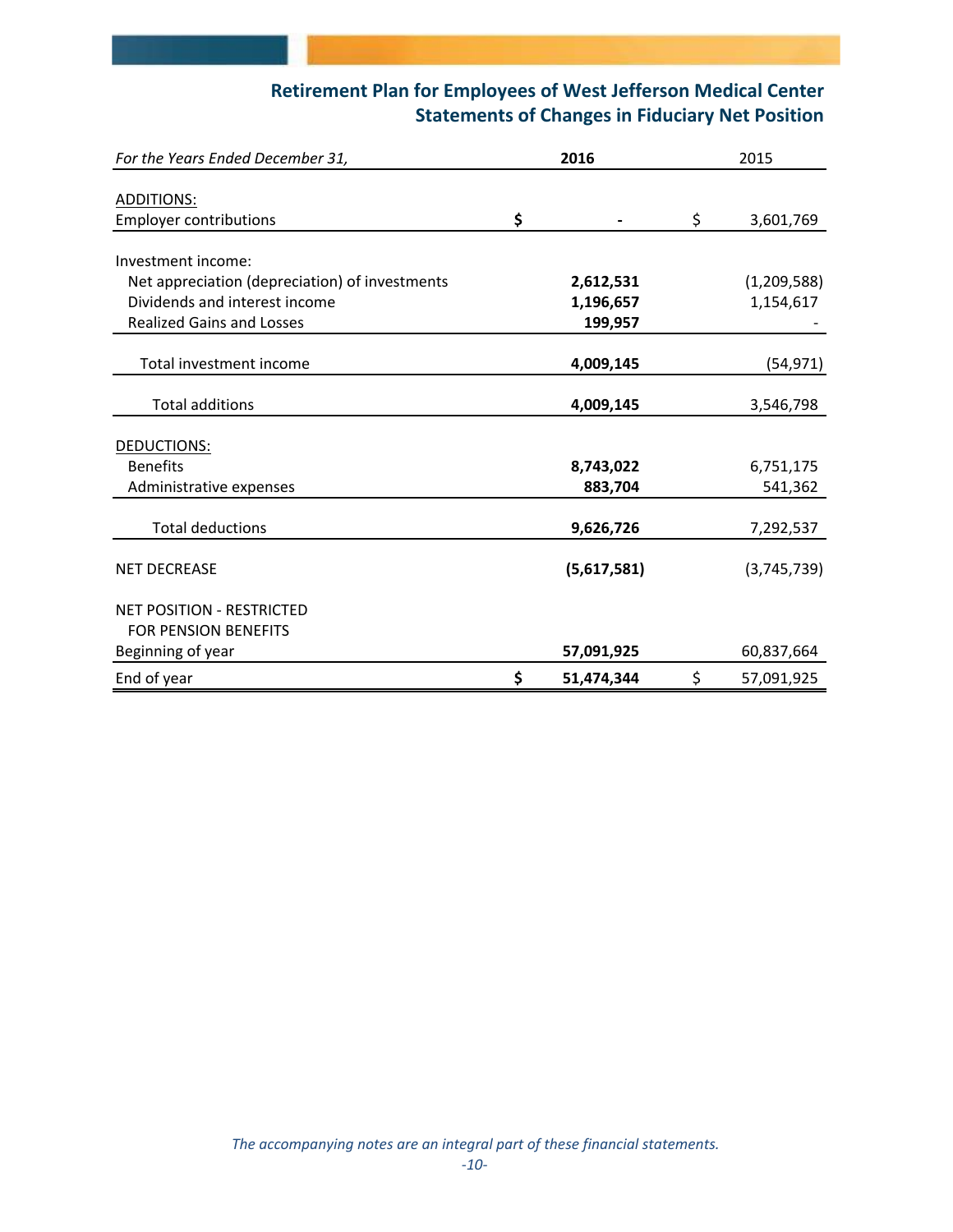#### **NOTE 1 – DESCRIPTION OF THE PLAN**

The following brief description of the Retirement Plan for Employees of West Jefferson Medical Center (the Plan) is provided for general information purposes only. Participants should refer to the Plan agreement for a more complete description of the Plan's provisions.

### *Reporting Entity*

West Jefferson Medical Center operates under the jurisdiction of the Parish Council of Jefferson Parish, Louisiana (the "Parish") as Jefferson Parish Hospital Service District No. 1 (the "Service District"). A Louisiana Attorney General opinion empowers hospital service districts to create pension plans for officers and to fund the plan with district funds.

#### *General*

The Plan is a single-employer, non-contributory, defined public employee retirement system (PERS). The plan covers certain former employees of West Jefferson Medical Center (the "Employer") who meet certain length of service requirements and is funded through employer contributions and investment earnings.

Employees or former employees who were not participants in the Plan as of December 31, 2005 are not eligible to participate in the Plan after December 31, 2005. Active participants in the Plan as of December 31, 2005 made a one‐time, irrevocable election to either continue as an active participant in the Plan effective January 1, 2006, earning future benefit accruals under the applicable provisions of the Plan, or to instead become a participant effective January 1, 2006 in a Defined Contribution Plan. Any participant of the Plan that elected to participate effective January 1, 2006 in the Defined Contribution Plan would not accrue further benefits under the Plan for service or earnings after December 31, 2005. As a governmental entity, the Plan provides disclosures required by the Governmental Accounting Standards Board (GASB).

Effective October 1, 2015, Jefferson Parish Hospital Service District No. 1 and Jefferson Parish entered into a long‐term agreement to lease West Jefferson Medical Center to Louisiana Children's Medical Center (LCMC). Effective October 1, 2015, the employees of West Jefferson Medical Center are employees of LCMC, and are no longer employees of Jefferson Parish Hospital Service District No. 1.

#### *Plan Administrator*

The Service District has engaged third parties to provide actuarial services, consulting services, investment services, and to assist with certain administrative functions of the Plan.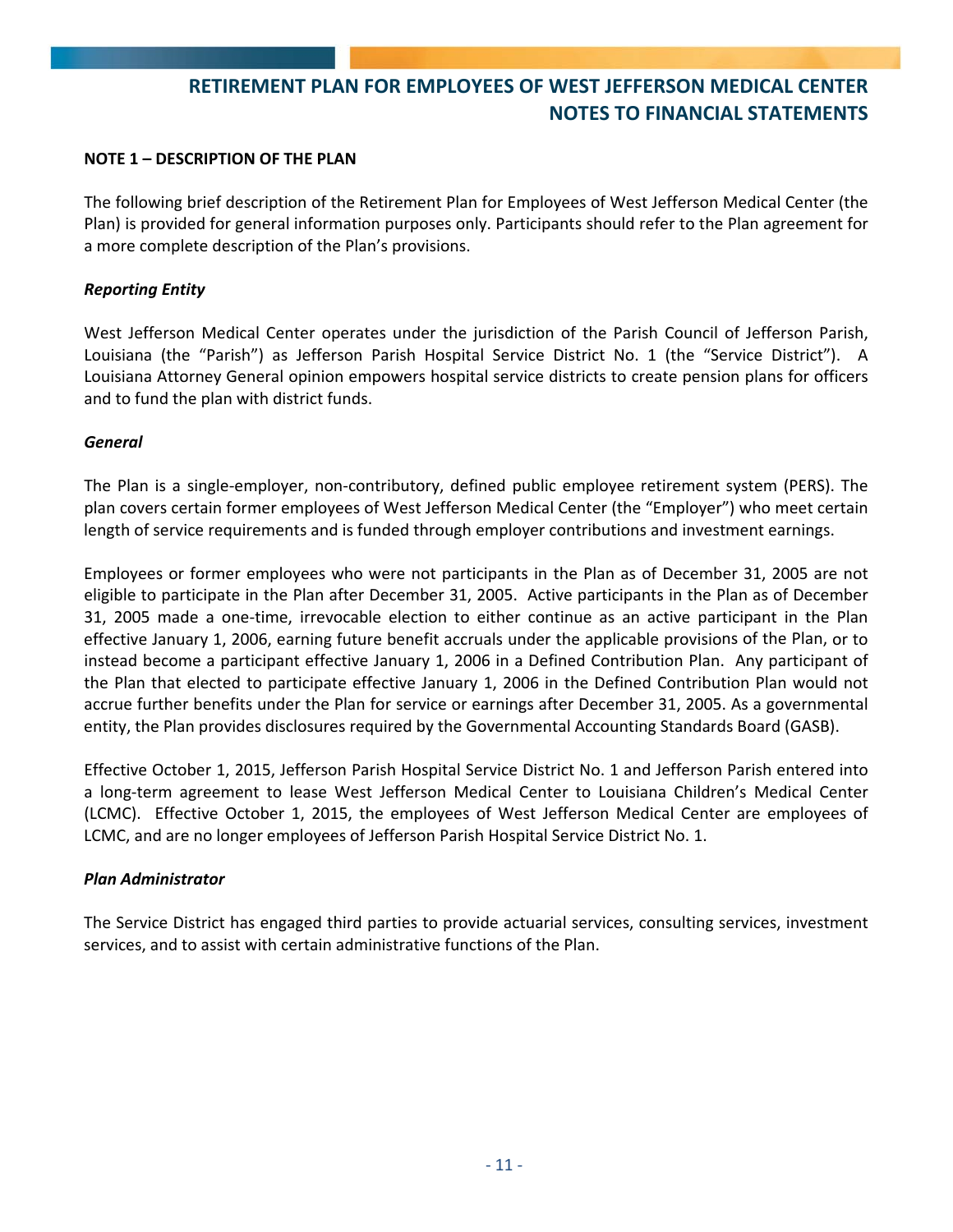### **NOTE 1 – DESCRIPTION OF PLAN (CONTINUED)**

#### *Membership*

At December 31, the membership of the Plan consisted of:

|                                  | 2016  | 2015  |
|----------------------------------|-------|-------|
| <b>Active Members</b>            |       |       |
| Retirees and beneficiaries       |       |       |
| currently receiving benefits     | 912   | 707   |
| Terminated employees entitled to |       |       |
| but not yet receiving benefits   | 1,070 | 1,282 |
|                                  |       |       |
| Total plan membership            | 1.982 |       |

#### *Eligibility Requirements*

An employee was eligible to participate in the Plan as of the date they had completed one year of service of 1,000 hours or more and attained the age of 21. No new entrants are allowed to participate in the Plan after December 31, 2005.

#### *Retirement Benefits*

The Plan provides retirement benefits as well as death and disability benefits. Prior to July 1, 2002, all benefits were fully vested after 10 years of credited service. Effective July 1, 2002, all employees become fully vested after 5 years of credited service. The basic annual retirement benefit at age 65 is a benefit payable for life in the amount equal to the number of years of credited service up to 30 years, multiplied by the sum of (1) 1.20 percent of final average monthly compensation and (2) 0.65 percent of final average monthly compensation in excess of "covered" compensation, which is defined as the average of the Social Security Taxable Wage Base for the 35‐year period ending in the year in which social security normal retirement age is attained. Final average monthly compensation is defined as the monthly compensation of a participant averaged over the 5 consecutive calendar years which produces the highest monthly average within the last 10 calendar years preceding the earlier of retirement or termination of employment. Employees with 10 years of credited service may elect to receive a reduced benefit beginning at age 55. Terminated employees may receive regular benefits beginning at age 62.

## *Deferred and Disability Benefits*

A Plan member leaving employment after 10 years of credited service but before attaining retirement age or who ceases active employment because of total and permanent disability after 10 years of credited service but before attaining retirement age is eligible for deferred benefits or may elect to receive reduced benefits beginning on the early retirement date.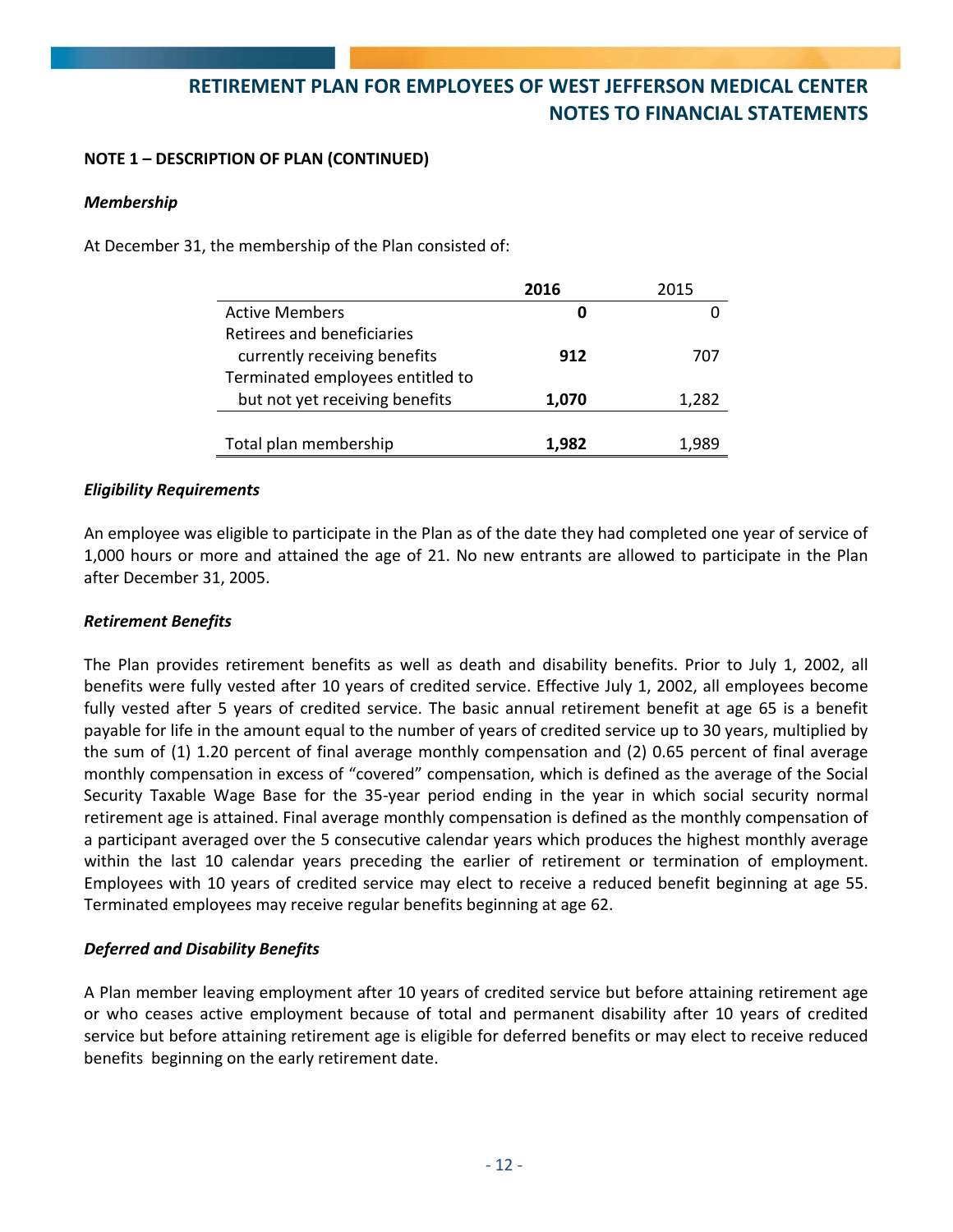### **NOTE 1 – DESCRIPTION OF PLAN (CONTINUED)**

#### *Survivor Benefits*

The survivor benefit provided under the Plan is a death benefit for a vested participant in the form of a survivor annuity. Such annuity payments are generally equal to 50 percent of the amount which would be payable to the participant if he or she had survived and elected to commence receiving a retirement income at the earliest date allowed under the Plan.

### *Contributions*

The Service District is required to contribute amounts necessary to provide the benefits under the Plan determined by the application of accepted actuarial methods and assumptions.

#### *Plan Termination*

The Parish has the right under the Plan to discontinue its contributions at any time and to terminate the Plan.

### *Tax Qualification*

The Plan is a tax qualified plan under IRS Code Section 401(a).

## **NOTE 2 – SUMMARY OF SIGNIFICANT ACCOUNTING POLICIES**

The financial statements are presented in accordance with standards established by the Governmental Accounting Standards Board (GASB). The Plan has adopted GASB Statement No. 34, which requires the inclusion of Management's Discussion and Analysis as a part of its financial report.

#### *Basis of Accounting*

The Plan's financial statements are prepared on the accrual basis of accounting in accordance with accounting principles generally accepted in the United States of America. Revenues are recognized in the accounting period in which they are earned and expenses are recognized in the period incurred. Employer contributions are recorded in the period the related salaries are earned. Administrative expenses are funded from investment earnings. Benefits and refunds are recognized when due and payable in accordance with the terms of the Plan.

#### *Method Used to Value Investments*

The Plan's policy in regard to the allocation of invested assets is established and may be amended by the Parish. It is the policy of the Parish to pursue an investment strategy that balances return of current income and growth of principal. The assets of the Plan are invested in various fixed income, equity and short‐term money market funds managed by a trustee. Investments are carried at fair value as reported by the Trustee, Regions Wealth Management. Fair values are determined using quoted market prices, as available.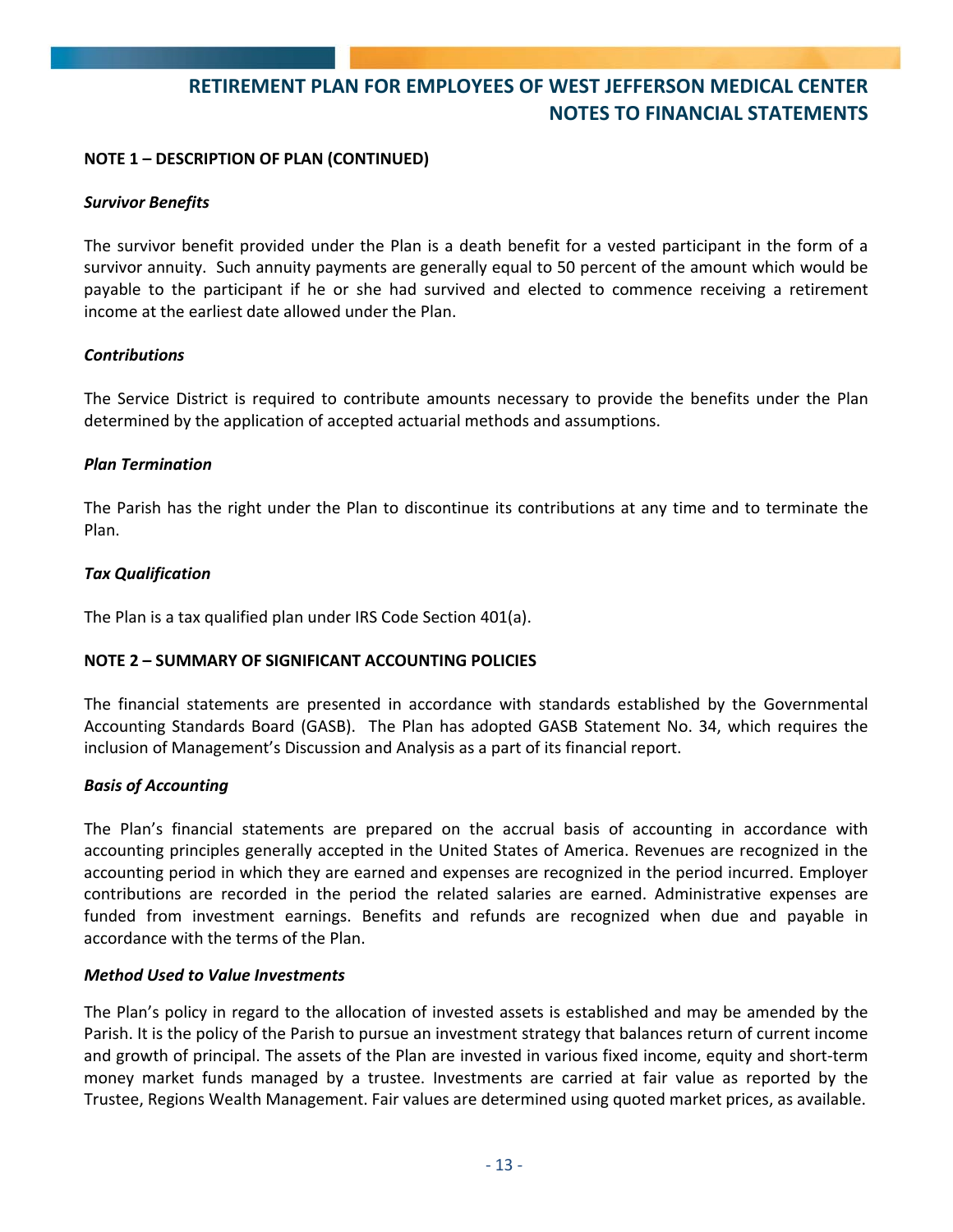### **NOTE 2 – SUMMARY OF SIGNIFICANT ACCOUNTING POLICIES (CONTINUED)**

The following was the Parish's adopted asset allocation policy as of December 31, 2016:

| <b>Asset Class</b>   | <b>Preferred Allocation</b> |
|----------------------|-----------------------------|
| Equities             | 65%                         |
| Fixed Income         | 30%                         |
| Cash and Equivalents | .5%                         |

Dividend income and interest are recognized when earned.

#### *Actuarial Present Value of Accumulated Plan Benefits*

Accumulated Plan Benefits are those future periodic payments, including lump‐sum distributions that are attributable under the Plan's provisions to the service employees have rendered. Accumulated Plan Benefits include benefits expected to be paid to (a) retired or terminated employees or their beneficiaries, (b) beneficiaries of employees who have died, and (c) present employees or their beneficiaries. Benefits payable under all circumstances - retirement, death, disability, and termination of employment are included, to the extent they are deemed attributable to employee service rendered to the valuation date. Benefits to be provided from annuity contracts excluded from Plan assets are excluded from Accumulated Plan Benefits.

The actuarial present value of Accumulated Plan Benefits is determined by an independent actuary and is that amount that results from applying actuarial assumptions to adjust the accumulated plan benefits to reflect the time value of money (through discounts for interest) and the probability of payment (by means of decrements such as for death, disability, withdrawal, or retirement) between the valuation date and the expected date of payment. The significant actuarial assumptions used in the valuations as of December 31, 2016 and 2015 were (a) life expectancy of participants (RP‐2000 with generational projection using Scale AA and 1994 Unisex Pension Mortality Table, set forward three years, with Scale AA projection to the valuation date, for fiscal year 2016 and 2015, respectively, was used), (b) retirement age assumptions, and (c) investment return (utilized an average of seven). The December 31, 2016 and 2015 valuations included assumed average rates of return of 7.0%. The foregoing actuarial assumptions are based on the presumption that the Plan will continue. Were the Plan to terminate, different actuarial assumptions and other factors might be applicable in determining the actuarial present value of Accumulated Plan Benefits.

#### *Administrative Expenses*

All administrative and professional services expenses of the Plan are paid by the Plan.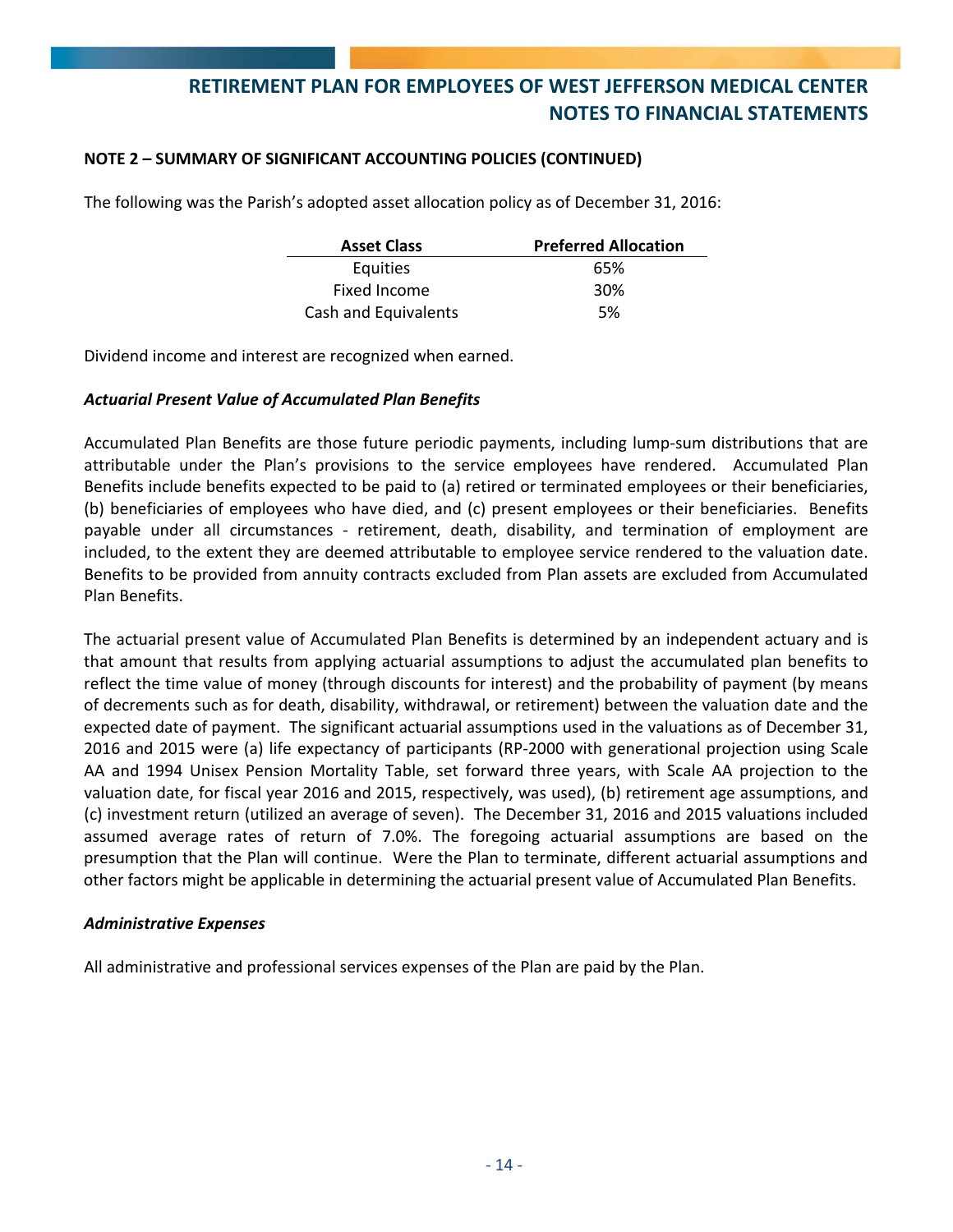### **NOTE 2 – SUMMARY OF SIGNIFICANT ACCOUNTING POLICIES (CONTINUED)**

### *Use of Estimates*

The preparation of financial statements in conformity with accounting principles generally accepted in the United States of America requires the use of estimates and assumptions regarding the reported amounts of assets and liabilities and changes in Fiduciary Net Position. Actual results could differ from those estimates.

#### **NOTE 3 – CONTRIBUTIONS REQUIRED AND CONTRIBUTIONS MADE**

The funding policy of the Plan provides for periodic employer contributions at actuarially determined rates that are sufficient to pay benefits when due. The actuarially determined contribution is based on a closed 20‐year and 30‐year amortization period for the December 31, 2016 and 2015 valuations, respectively, calculated using the entry age normal cost method.

#### **NOTE 4 – INVESTMENTS**

#### *Investments*

Hospital service districts are authorized under Louisiana R.S. 46:1068 to establish and maintain actuarially sound pension and retirement systems, making contributions from hospital service district funds. In order to create and maintain an actuarially sound pension and retirement system, Article 5 of the plan trust document indicates that the plan investments are governed by ERISA. At December 31, 2016 and 2015, the Plan's investments were held by Regions Wealth Management. At December 31, 2016 and 2015, Aon Hewitt and Raymond James & Associates, Inc., respectively, were the investment managers.

Investments at December 31, 2016 and 2015 consist of the following mutual funds which are stated at fair value.

|                                                    | 2016<br>2015 |            |    |            |  |
|----------------------------------------------------|--------------|------------|----|------------|--|
| Fixed Income:                                      |              |            |    |            |  |
| Federated U.S. Government Trust Institutional Fund | \$           | 3,354,610  | \$ | 3,327,703  |  |
| Vanguard Short-term Treasury Fund                  |              | 11,606,359 |    | 14,147,695 |  |
| <b>Total Fixed Income</b>                          |              | 14,960,969 |    | 17,475,398 |  |
| Equity:                                            |              |            |    |            |  |
| Amer Cap World Growth & Inc. FD CL R5              |              | 6,194,830  |    | 5,800,458  |  |
| Homestead Small Co Stock FD                        |              | 2,354,690  |    | 1,931,652  |  |
| Gabelli/Westwood Mighty Mites Fund                 |              |            |    | 952,109    |  |
| Vanguard Institutional Index Fund                  |              | 21,766,660 |    | 21,795,398 |  |
| Vanguard Mid Cap Index Fund                        |              | 5,057,737  |    | 8,590,845  |  |
| <b>Total Equity</b>                                |              | 35,373,917 |    | 39,070,462 |  |
| <b>Total Investments</b>                           |              | 50,334,886 |    | 56,545,860 |  |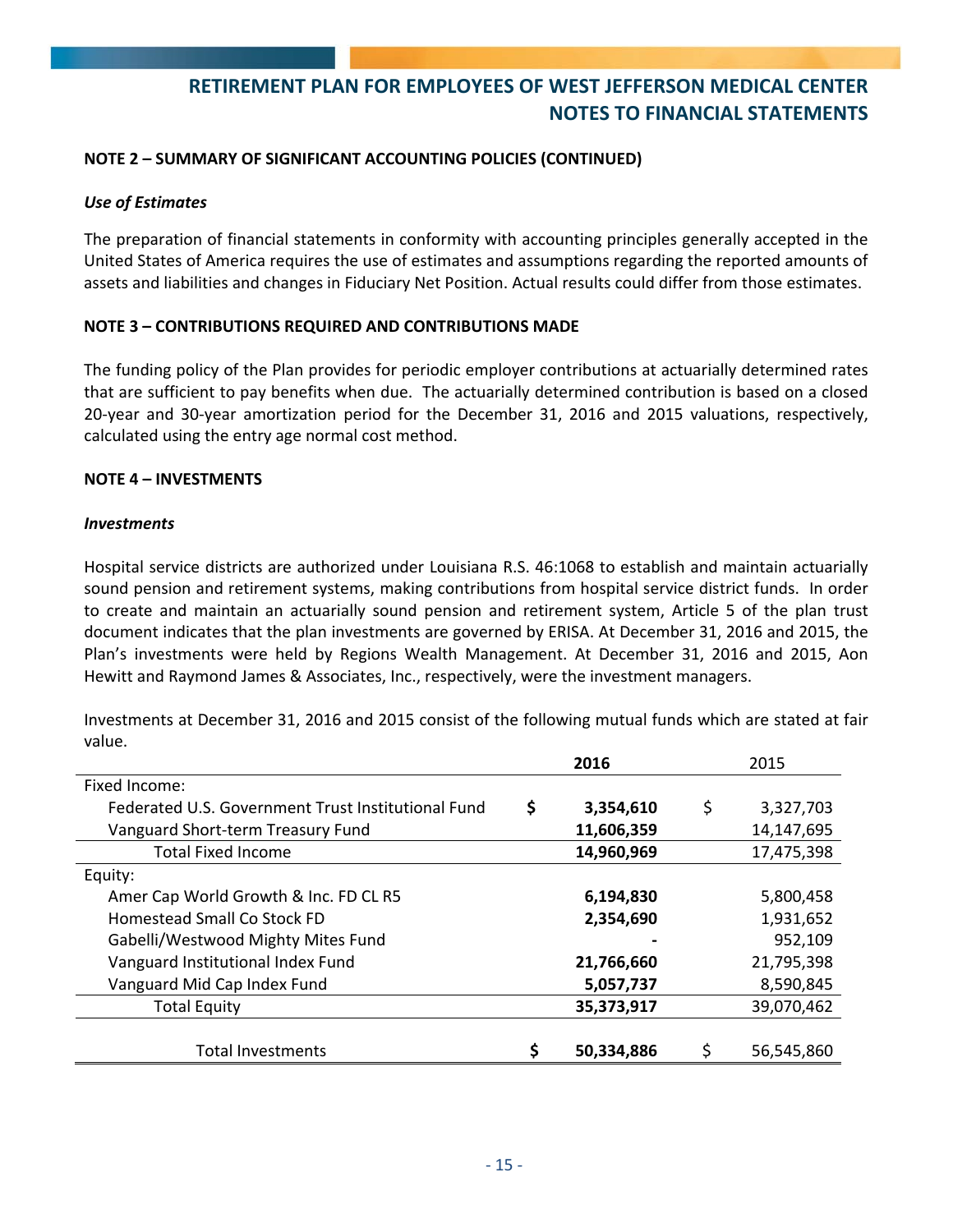## **NOTE 4 – INVESTMENTS (CONTINUED)**

#### *Fair Value Measurements*

The Plan categorizes its fair value measurements within the fair value hierarchy established by generally accepted accounting principles. The hierarchy is based on the valuation inputs used to measure the fair value of the asset. Level 1 inputs are quoted prices in active markets for identical assets; Level 2 inputs are significant other observable inputs; and Level 3 inputs are significant unobservable inputs

The Plan has the following recurring fair value measurements as of December 31, 2016 and 2015:

|                           |    | 2016       | Level 1      | Level 2 |                          |    | Level 3 |  |
|---------------------------|----|------------|--------------|---------|--------------------------|----|---------|--|
| Fixed income mutual funds | \$ | 14,960,969 | \$14,960,969 | \$      | $\overline{\phantom{0}}$ | S  |         |  |
| Equity mutual funds       |    | 35,373,917 | 35,373,917   |         |                          |    |         |  |
|                           |    |            |              |         |                          |    |         |  |
| Total                     | Ŝ. | 50,334,886 | \$50,334,886 | Ś       |                          | -S |         |  |
|                           |    |            |              |         |                          |    |         |  |
|                           |    | 2015       | Level 1      | Level 2 |                          |    | Level 3 |  |
| Fixed income mutual funds | S. | 17,475,398 | \$17,475,398 | \$      | $\overline{a}$           |    |         |  |
| Equity mutual funds       |    | 39,070,462 | 39,070,462   |         |                          |    |         |  |
|                           |    |            |              |         |                          |    |         |  |
| Total                     |    | 56,545,860 | \$56,545,860 |         | $\overline{\phantom{a}}$ |    |         |  |

Fixed income and equity mutual funds are valued using prices quoted in active markets for those securities.

#### *Interest Rate Risk*

Interest rate risk is the risk that changes in market interest rates will adversely affect the fair value of an investment. In general, the longer the maturity of an investment, the greater the sensitivity of its fair value to changes in market interest rates. As a means of limiting its exposure to fair value losses arising from rising interest rates, the Plan's investment policy limits the maximum maturity for any single fixed income security to 10 years. None of the investments of the Plan have fixed maturity dates.

#### *Credit Risk*

Credit risk is defined as the risk that an issuer or other counterparty to an investment will not fulfill its obligations. The Plan's investment policy has established targets for investments in equities and fixed income. In order to manage the credit risk, the Plan invests in mutual funds mostly comprised of U.S. Treasuries, U.S. Agency Securities, and corporate bonds.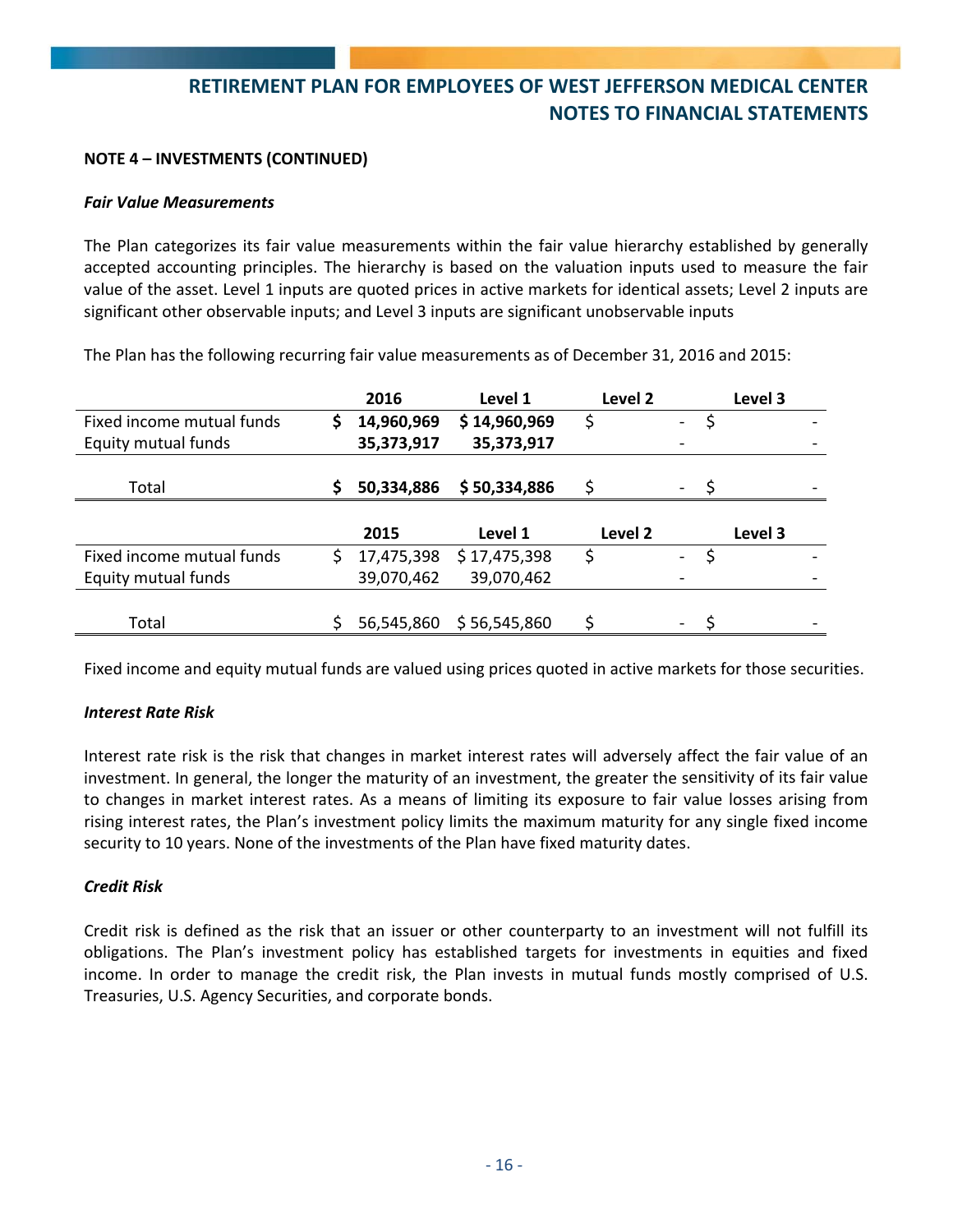### **NOTE 4 – INVESTMENTS (CONTINUED)**

### *Custodial Credit Risk*

For an investment, custodial credit risk is the risk that, in the event of failure of the counterparty, the Plan will not be able to recover the value of its investments or collateral securities that are in the possession of an outside party. All the investments of the Plan were held in the name of the Plan at December 31, 2016 and 2015.

### *Concentration of Credit Risk*

Concentration of credit risk is defined as the risk of loss attributed to the magnitude of the Plan's investment in a single issuer. In order to achieve a prudent level of portfolio diversification, the Plan's investment policy states the securities of any one company or government agency would not exceed 10% of the total fund, and no more than 20% of the total fund should be invested in any one industry. With the exception of U.S. Government securities, no fixed income issue may exceed 15% of the market value of fixed income portfolio.

The following were the Plan's adopted asset allocation ranges as of December 31, 2016:

|                      |         | <b>Percent of Total Fund Allocation</b> |
|----------------------|---------|-----------------------------------------|
| <b>Asset Class</b>   | Minimum | Maximum                                 |
| <b>Equities</b>      | 45%     | 70%                                     |
| Fixed Income         | 10%     | 35%                                     |
| Cash and Equivalents | 3%      | 20%                                     |

## *Rate of Return*

For the years ended December 31, 2016 and 2015, the annual money‐weighted rate of return on pension plan investments, net of pension plan investment expense, was 7.68% and 3.08%, respectively. The money‐ weighted rate of return expresses investment performance, net of investment expense, adjusted for the changing amounts actually invested.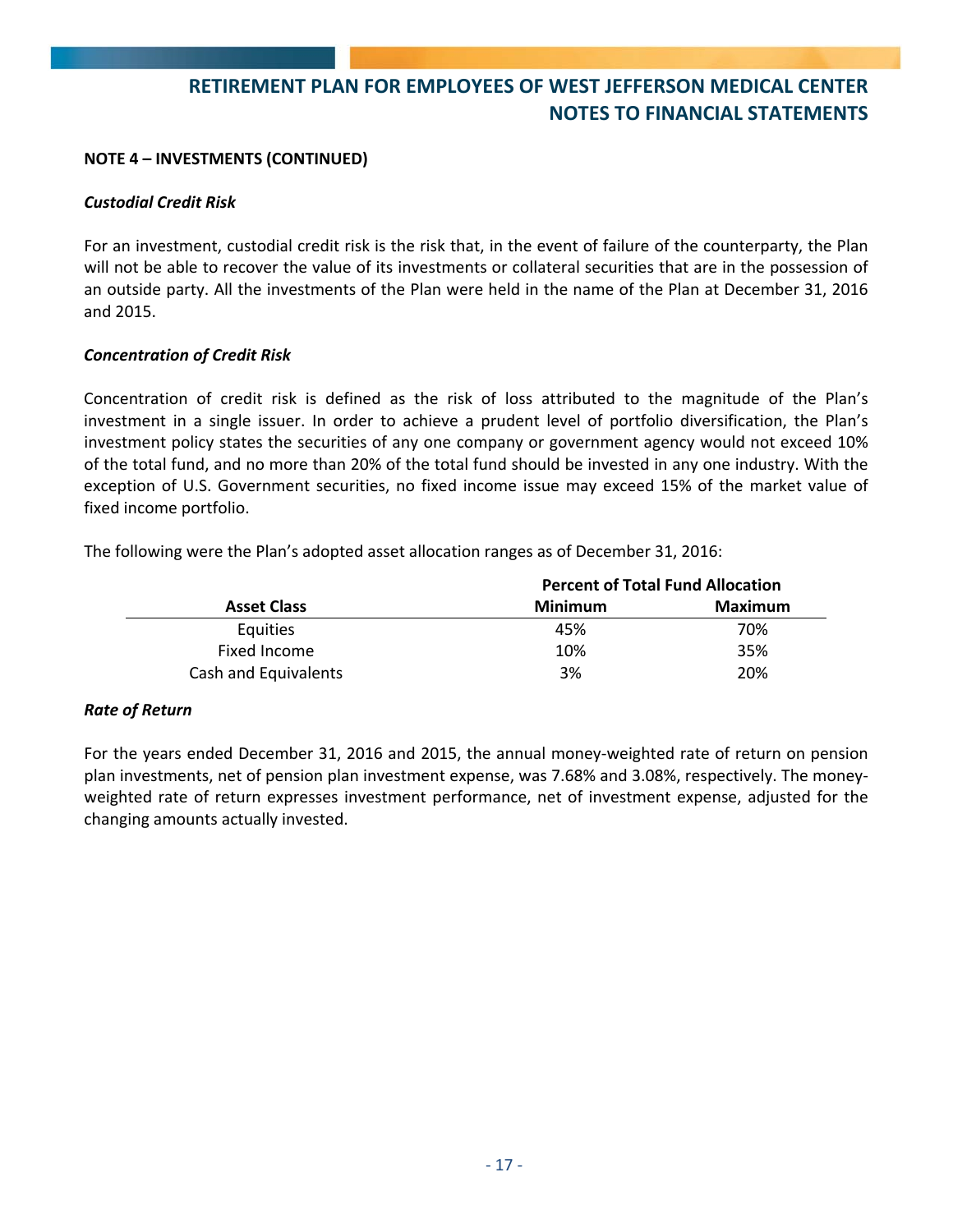#### **NOTE 5 – NET PENSION LIABILITY OF JEFFERSON PARISH HOSPITAL SERVICE DISTRICT NO. 1**

The components of the net pension liability of Jefferson Parish Hospital Service District No. 1 as of December 31, 2016 and 2015 were as follows:

|                                              | 2016        | 2015        |
|----------------------------------------------|-------------|-------------|
| <b>Total Pension Liability</b>               | 121,881,490 | 117,680,324 |
| Plan Fiduciary Net Position                  | 51,474,344  | 57,091,925  |
|                                              |             |             |
| The Service District's Net Pension Liability | 70,407,146  | 60,588,399  |
|                                              |             |             |
| Plan Fiduciary Net Position as a             |             |             |
| percentage of the Total Pension Liability    | 42.2%       | 48.5%       |

The Plan's fiduciary net position was projected to be available to make all projected future benefit payments of current active and inactive employees. Therefore, the discount rate for calculating the total pension liability is equal to the long‐term expected rate of return.

#### *Actuarial Assumptions*

The total pension liability was determined by an actuarial valuation as of December 31, 2016 and 2015, respectively, using the following actuarial assumptions, applied to all periods included in the measurement:

|                           | 2016                                                   | 2015                                                                                         |
|---------------------------|--------------------------------------------------------|----------------------------------------------------------------------------------------------|
| Investment rate of return | 7.0%                                                   | 7.0%                                                                                         |
| Inflation                 | 2.2%                                                   | 2.63%                                                                                        |
| Salary increases          | $N/A^*$                                                | $N/A^*$                                                                                      |
| Mortality rates           | RP-2000 with generational<br>projection using Scale AA | 1994 Unisex Pension Mortality<br>Table, set forward three years,<br>with Scale AA projection |

\* As described in Note 1, Jefferson Parish Hospital Service District No. 1 has no employees effective October 1, 2015. As a result, no salary increases are projected.

The long-term expected rate of return on pension plan investments was determined using a building-block method in which best‐estimate ranges of expected future real rates of return (expected returns, net of pension plan investment expenses and inflation) are developed for each major asset class. These ranges are combined to produce the long term expected rate of return by weighting the expected future real rates of return by the target asset allocation percentage and by adding expected inflation.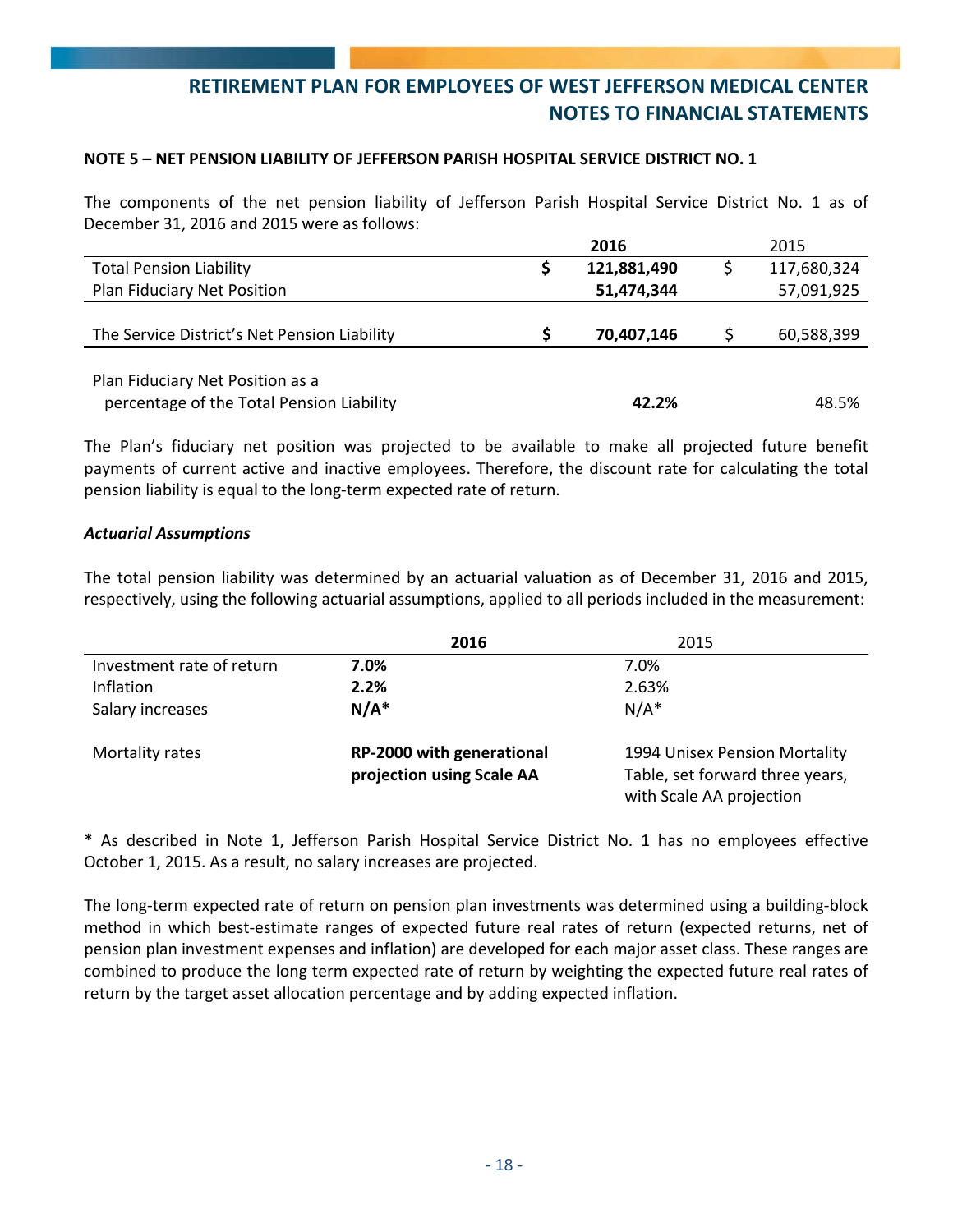## **NOTE 5 – NET PENSION LIABILITY OF THE JEFFERSON PARISH HOSPITAL SERVICE DISTRICT NO. 1 (CONTINUED)**

Best estimates of arithmetic real rates of return for each major asset class included in the Plan's current and expected asset allocation as of December 31, 2016 and 2015 are summarized in the following table:

|                                           | Long-Term Expected |
|-------------------------------------------|--------------------|
| <b>Asset Class</b>                        | Rate of Return     |
| 2016                                      |                    |
| U.S. Large Cap Equity                     | 4.1%               |
| U.S. Small Cap Equity                     | 4.6%               |
| Global Equity (Developed & Emerging)      | 5.1%               |
| International (non-US) Equity (Developed) | 4.7%               |
| <b>Emerging Markets Equity</b>            | 5.4%               |
| Real Estate                               | 3.1%               |
| Core Bonds                                | 1.6%               |
| <b>Return-Seeking Credit</b>              | 3.3%               |
|                                           |                    |
| 2015                                      |                    |
| U.S. Cash                                 | 0.88%              |
| U.S. Core Bonds                           | 2.23%              |
| U.S. Equity Market                        | 5.74%              |

## *Discount Rate*

The discount rate used to measure the total pension liability was 7.0% for the years ended December 31, 2016 and 2015. The projection of cash flows used to determine the discount rate assumed that the Plan's contributions will be made at rates equal to the actuarially determined contribution rate. Based on those assumptions, the Plan's fiduciary net position was projected to be available to make all projected future benefit payments of current active and inactive plan members. Therefore, the long-term expected rate of return on pension plan investments was applied to all periods of projected benefit payments to determine the total pension liability.

## *Sensitivity of the Net Pension Liability to Changes in the Discount Rate*

The following presents the net pension liability of the Plan as of December 31, 2016, calculated using the discount rate of 7.0%, as well as what the Plan's net pension liability would be if it were calculated using a discount rate that is 1‐percentage‐point lower (6.0%) or 1‐percentage‐point higher (8.0%) than the current rate:

|                                 |          | 1%          |               | Current     | 1%          |
|---------------------------------|----------|-------------|---------------|-------------|-------------|
|                                 | Decrease |             | Discount Rate |             | Increase    |
|                                 |          | $(6.0\%)$   |               | (7.0%)      | $(8.0\%)$   |
| Sponsor's Net Pension Liability |          | 135,605,037 |               | 121,881,490 | 110,418,059 |
| Fiduciary net position          |          | 51,474,344  |               | 51,474,344  | 51,474,344  |
| Net pension liability           |          | 84,130,693  |               | 70,407,146  | 58,943,715  |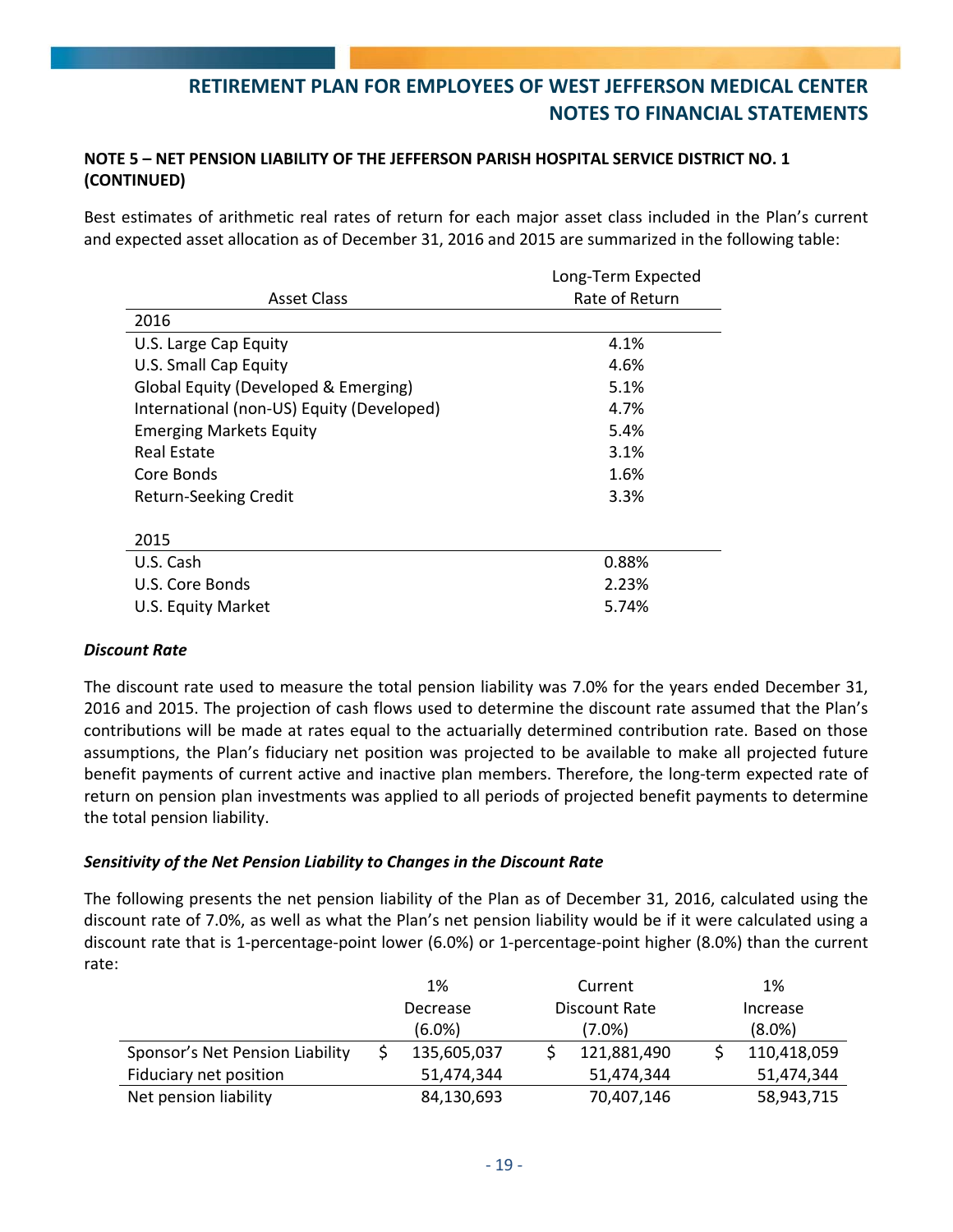#### **NOTE 6 – SUBSEQUENT EVENTS**

Management has evaluated subsequent events through the date that the financial statements were available to be issued, June 28, 2017, and determined that no events occurred that require disclosure. No subsequent events occurring after this date have been evaluated for inclusion in these financial statements.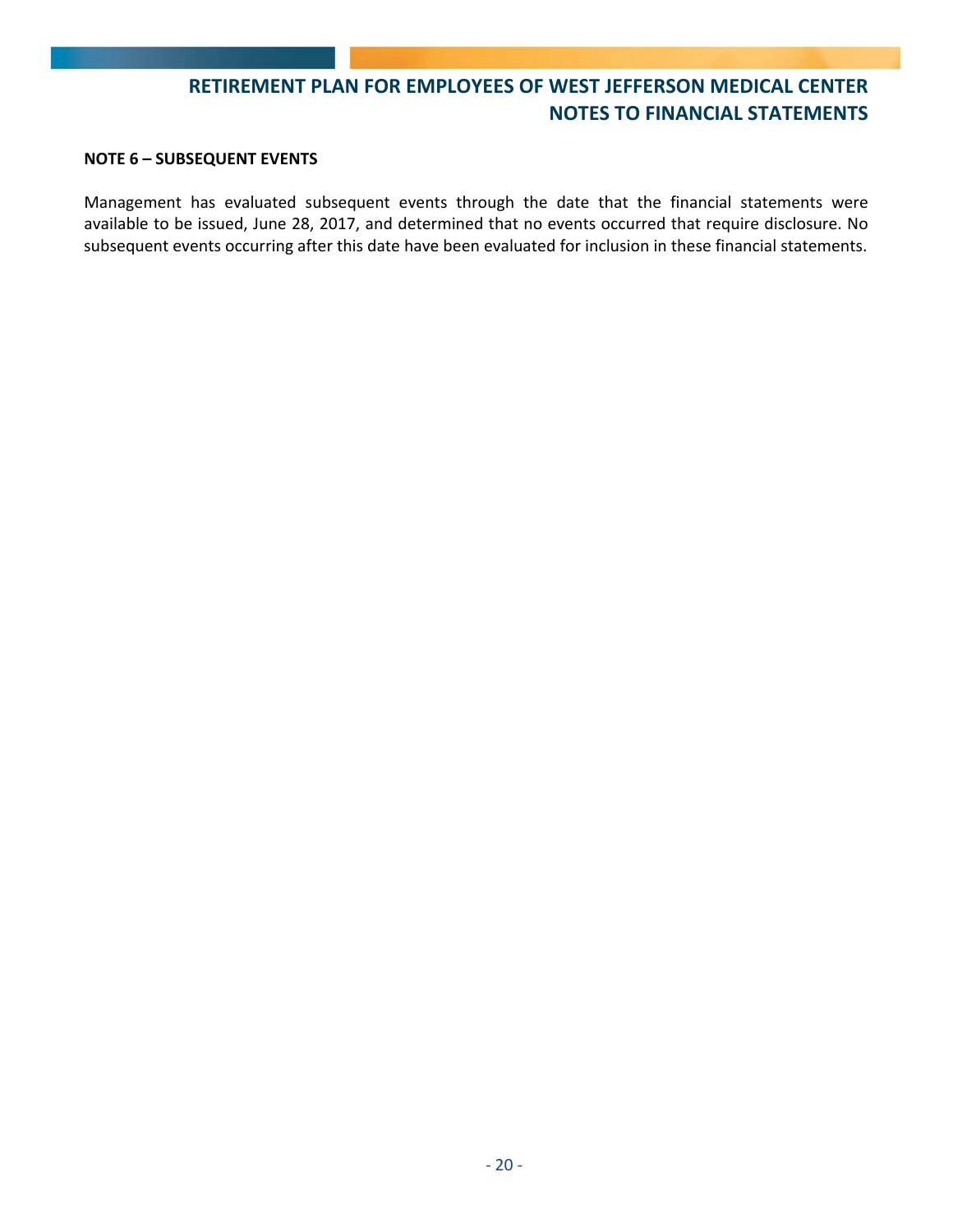**REQUIRED SUPPLEMENTARY PLAN INFORMATION**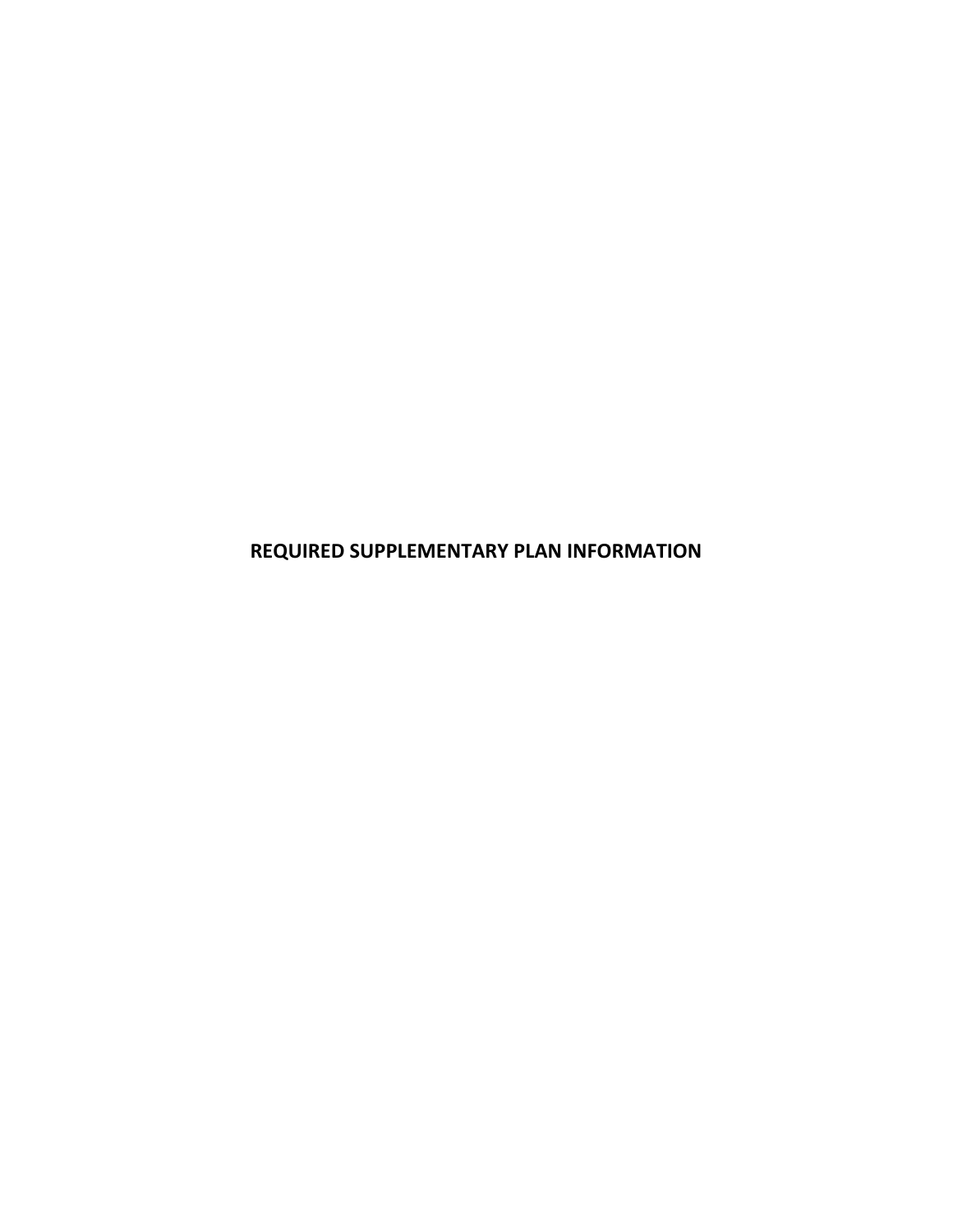## **Retirement Plan for Employees of West Jefferson Medical Center Schedule of Net Pension Liability Last 4 Years**

| For the Years<br>Ended<br>December 31, | <b>Total Pension</b><br>Liability | Plan Fiduciary<br>Net Position | Employer's Net<br>Pension<br>Liability | Plan Fiduciary<br>Net Position as<br>a % of Total<br>Pension Liability | Covered<br>Employee<br>Payroll |        | Net Pension<br>Liability (Asset)<br>as a % of<br><b>Covered Payroll</b> |
|----------------------------------------|-----------------------------------|--------------------------------|----------------------------------------|------------------------------------------------------------------------|--------------------------------|--------|-------------------------------------------------------------------------|
| 2016                                   | \$121,881,490                     | \$51,474,344                   | 70.407.146<br>S.                       | 42.2%                                                                  | N/A                            | $\ast$ | N/A                                                                     |
| 2015                                   | 117,680,324                       | 57,091,925                     | 60,588,399                             | 48.5%                                                                  | 28,963,544                     | **     | 209.2%                                                                  |
| 2014                                   | 112,206,090                       | 60,837,664                     | 51,368,426                             | 54.2%                                                                  | 26,812,234                     |        | 191.6%                                                                  |
| 2013                                   | 97,327,968                        | 58,900,046                     | 38,427,922                             | 60.5%                                                                  | 28,416,747                     |        | 135.2%                                                                  |

#### **Notes to Schedule:**

Schedule is intended to show information for 10 years. Additional years will be displayed as they become available.

\*The Service District has no employees effective October 1, 2015.

\*\* For comparability, covered payroll for the nine months ended September 30, 2015 of \$21,722,658 has been annualized.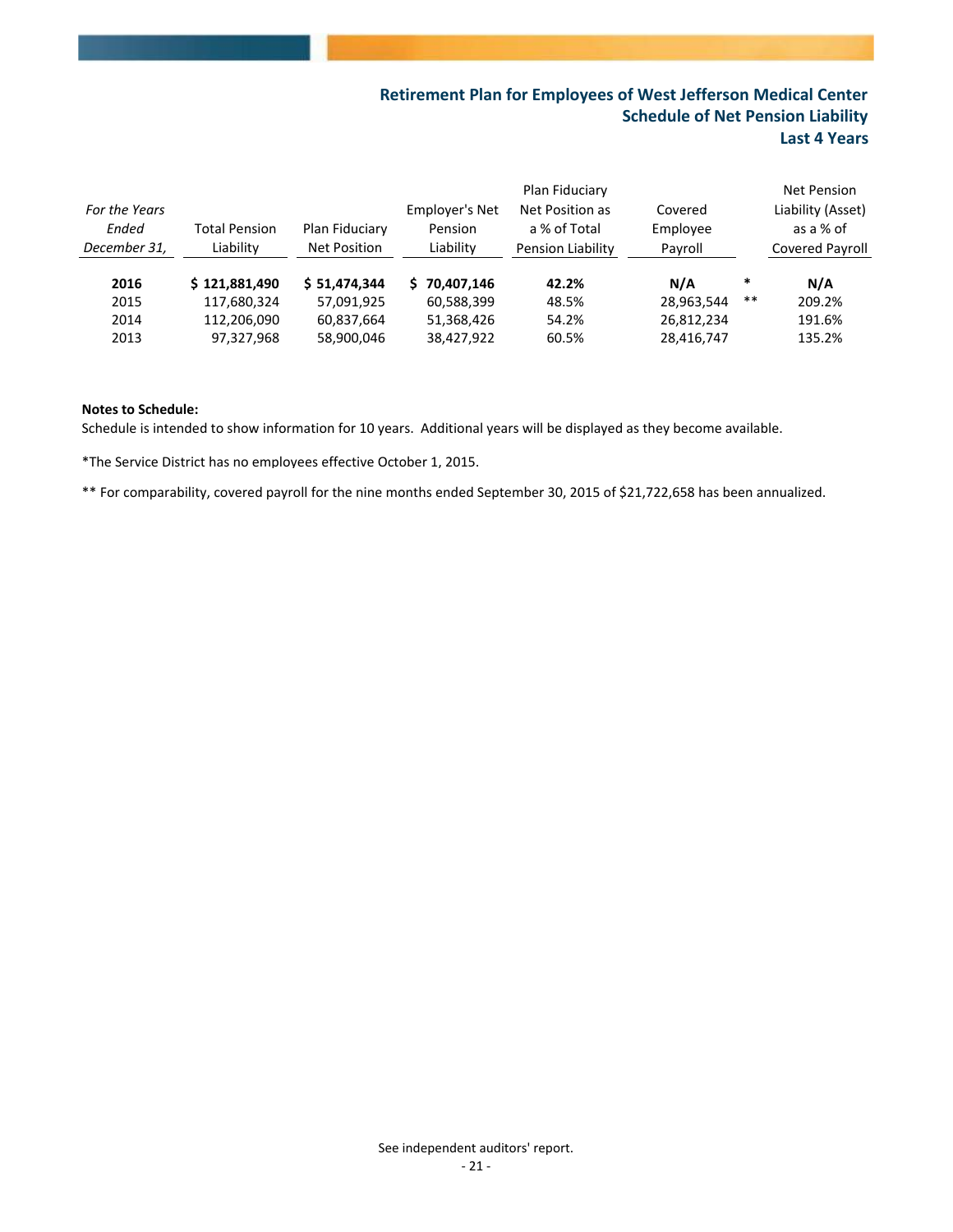## **Retirement Plan for Employees of West Jefferson Medical Center Schedule of Changes in Net Pension Liability and Related Ratios**

| For the years ended December 31,                              | 2016              | 2015                   | 2014              |
|---------------------------------------------------------------|-------------------|------------------------|-------------------|
| <b>Total Pension Liability</b>                                |                   |                        |                   |
| Service cost                                                  | \$                | \$<br>391,500          | \$<br>323,166     |
| Interest on total pension liability                           | 7,885,910         | 7,782,801              | 7,580,434         |
| Effect of plan changes                                        |                   |                        |                   |
| Difference between expected and actual experience             | 597,931           | 3,601,431              | 1,737,592         |
| Effect of assumption changes or inputs                        | 5,766,246         |                        | 11,028,337        |
| Benefit payments                                              | (10,048,921)      | (6,301,498)            | (5,791,407)       |
| Net change in total pension liability                         | 4,201,166         | 5,474,234              | 14,878,122        |
|                                                               |                   |                        |                   |
| <b>Total pension liability, beginning</b>                     | 117,680,324       | 112,206,090            | 97,327,968        |
| Total pension liability, ending (a)                           | \$<br>121,881,490 | \$<br>117,680,324      | \$<br>112,206,090 |
|                                                               |                   |                        |                   |
| <b>Plan Fiduciary Net Position</b>                            |                   |                        |                   |
| <b>Employer contributions</b>                                 | \$                | \$<br>3,601,769        | \$<br>3,457,582   |
| Investment income net of investment expenses                  | 4,009,145         | (54, 972)              | 4,471,241         |
| Benefit payments                                              | (8,743,022)       | (6, 751, 174)          | (5,791,407)       |
| Administrative expenses                                       | (883, 704)        | (541, 362)             | (199, 798)        |
| Net change in plan fiduciary net position                     | (5,617,581)       | (3,745,739)            | 1,937,618         |
|                                                               |                   |                        |                   |
| Plan fiduciary net position, beginning                        | 57,091,925        | 60,837,664             | 58,900,046        |
| Plan fiduciary net position, ending (b)                       | \$<br>51,474,344  | \$<br>57,091,925       | \$<br>60,837,664  |
|                                                               |                   |                        |                   |
| WJMC's net pension liability, ending $= (a) - (b)$            | \$<br>70,407,146  | \$<br>60,588,399       | \$<br>51,368,426  |
|                                                               |                   |                        |                   |
| Plan fiduciary net position as a % of total pension liability | 42.23%            | 48.51%                 | 54.22%            |
| <b>Covered payroll</b>                                        | N/A<br>$\ast$     | \$<br>28,963,544 ** \$ | 26,812,234        |
|                                                               |                   |                        |                   |
| WJMC's net pension liability as a % of covered payroll        | N/A               | 209.19%                | 191.59%           |

#### **Notes to Schedule:**

Schedule is intended to show information for 10 years. Additional years will be displayed as they become available.

\*The Service District has no employees effective October 1, 2015.

\*\* For comparability, covered payroll for the nine months ended September 30, 2015 of \$21,722,658 has been annualized.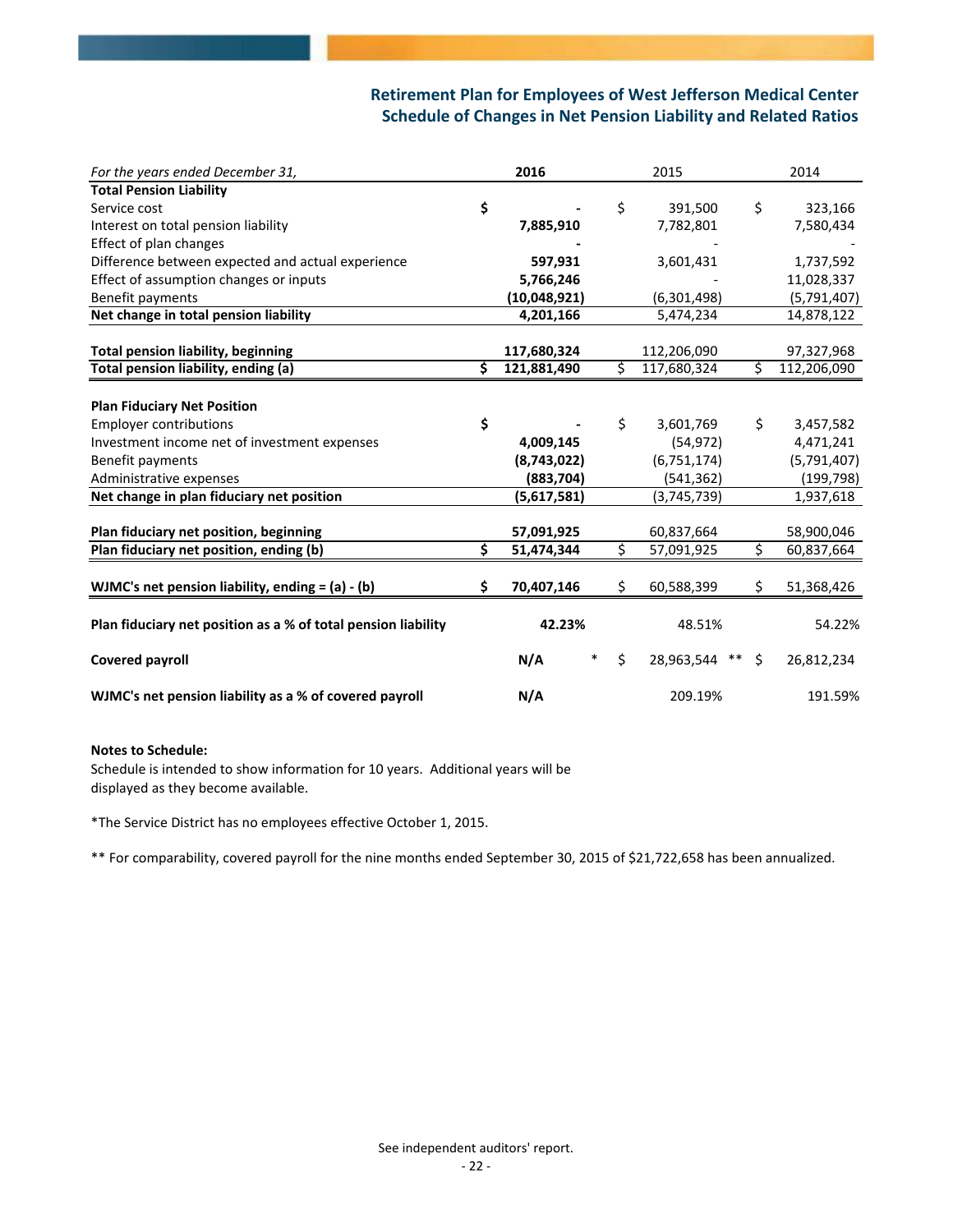# **Retirement Plan for Employees of West Jefferson Medical Center Schedule of Employer Contributions Last 10 Years**

| Year<br>Ended<br>December 31 | Actuarially<br>Determined<br>Contribution | Contributions<br>in Relation to<br>the Actuarial<br>Determined<br>Contribution * | Contribution<br>(Deficiency)<br><b>Excess</b> | Covered<br>Payroll  | Contributions<br>as a % of<br>Covered<br>Payroll |
|------------------------------|-------------------------------------------|----------------------------------------------------------------------------------|-----------------------------------------------|---------------------|--------------------------------------------------|
| 2016                         | \$5,653,720                               | \$                                                                               | (5,653,720)                                   | N/A                 | N/A                                              |
| 2015                         | 4,265,707                                 | $\qquad \qquad \blacksquare$                                                     | (4, 265, 707)                                 | $***$<br>28,963,544 | 14.73%                                           |
| 2014                         | 3,601,769                                 | 3,601,769                                                                        |                                               | 26,812,234          | 13.43%                                           |
| 2013                         | 3,457,582                                 | 3,457,582                                                                        |                                               | 28,416,747          | 12.17%                                           |
| 2012                         | 3,444,682                                 | 3,444,682                                                                        |                                               | 31,237,839          | 11.03%                                           |
| 2011                         | 3,219,414                                 | 3,219,414                                                                        |                                               | 33,928,713          | 9.49%                                            |
| 2010                         | 3,050,861                                 | 3,050,861                                                                        |                                               | 37,334,047          | 8.17%                                            |
| 2009                         | 2,741,401                                 | 2,741,401                                                                        |                                               | 40,586,511          | 6.75%                                            |
| 2008                         | 2,333,775                                 | 2,333,775                                                                        |                                               | 44,147,514          | 5.29%                                            |
| 2007                         | 1,864,390                                 | 1,864,390                                                                        |                                               | 49,734,574          | 3.75%                                            |
|                              |                                           |                                                                                  |                                               |                     |                                                  |

### **Notes to Schedule:**

\* To be deposited in trust after year‐end.

\*\* For comparability, covered payroll for the nine months ended September 30, 2015 of \$21,722,658 has been annualized.

See independent auditors' report.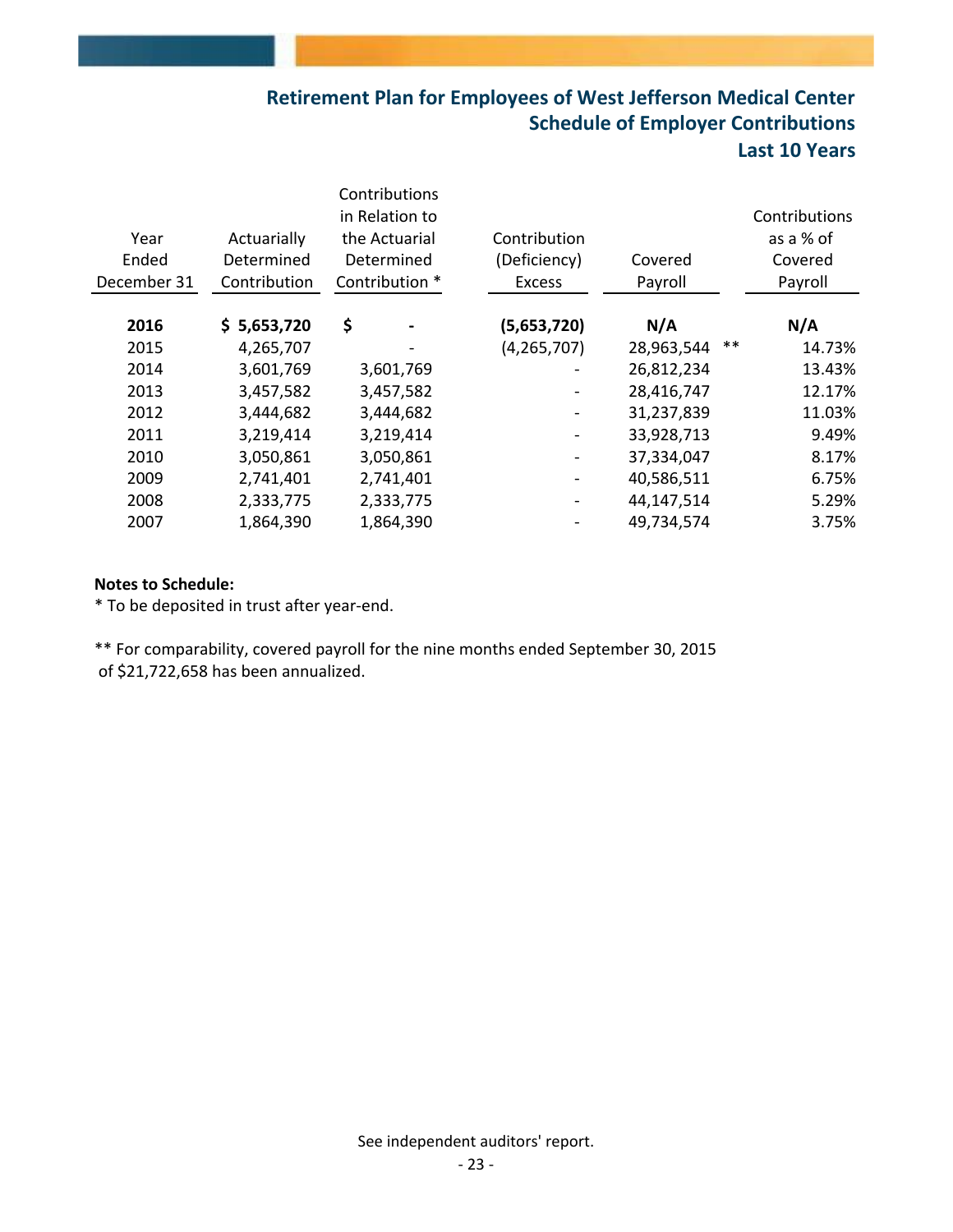# **Retirement Plan for Employees of West Jefferson Medical Center Schedule of Investment Returns**

|             | Net            |
|-------------|----------------|
| Year Ended  | Money-Weighted |
| December 31 | Rate of Return |
|             |                |
| 2016        | 7.68%          |
| 2015        | 3.08%          |
| 2014        | 7.42%          |
|             |                |

### **Note to Schedule:**

Schedule is intended to show information for 10 years. Additional years will be displayed as they become available.

See independent auditors' report.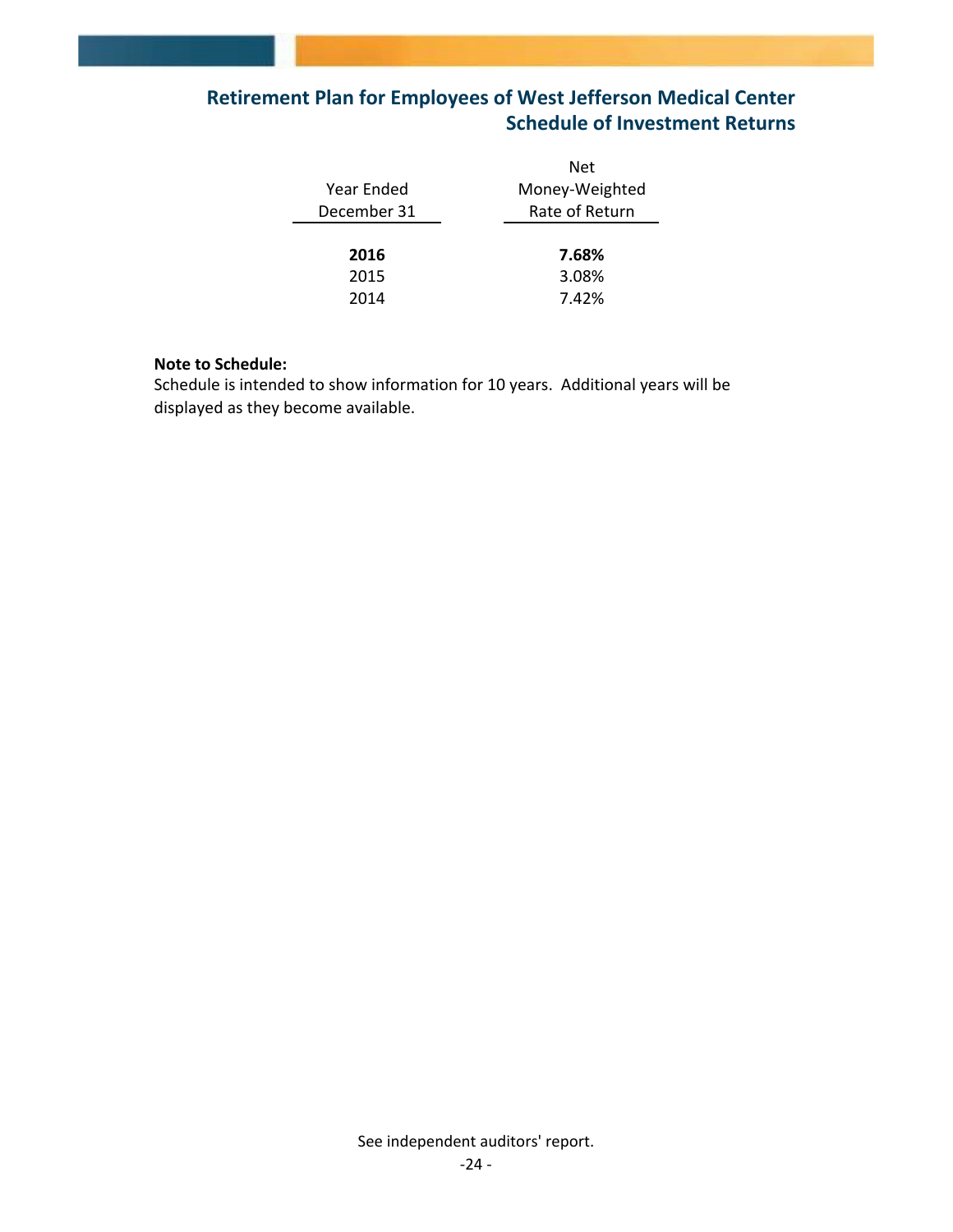## **RETIREMENT PLAN FOR EMPLOYEES OF WEST JEFFERSON MEDICAL CENTER NOTES TO REQUIRED SUPPLEMENTARY INFORMATION**

### *Factors that significantly affect trends in amounts reported*

For the periods presented, there were no changes of benefit terms or changes in the size or composition of the population covered by the benefit terms which significantly affect trends in the amounts reported.

For the 2016 valuation, the mortality tables used were updated to the RP-2000 mortality table.

## *Method and assumptions used in calculations of actuarially determined contributions*

The following actuarially determined methods and assumptions were used to determine contribution rates reported for the year ended December 31, 2016.

| Actuarial cost method         | Entry age normal                                                                                                                                                            |
|-------------------------------|-----------------------------------------------------------------------------------------------------------------------------------------------------------------------------|
| Amortization method           | Closed level dollar                                                                                                                                                         |
| Remaining amortization period | 20 years                                                                                                                                                                    |
| Asset valuation method        | Market value                                                                                                                                                                |
| Inflation                     | 2.20%                                                                                                                                                                       |
| Salary increases              | applicable. Jefferson Parish<br>Not<br>Hospital Service District No. 1 has no<br>employees effective October 1, 2015.<br>As a result, no salary increases are<br>projected. |
| Investment rate of return     | 7.0%, net of pension plan investment<br>expense, including inflation                                                                                                        |
| Mortality                     | RP-2000 with generational projection<br>using Scale AA                                                                                                                      |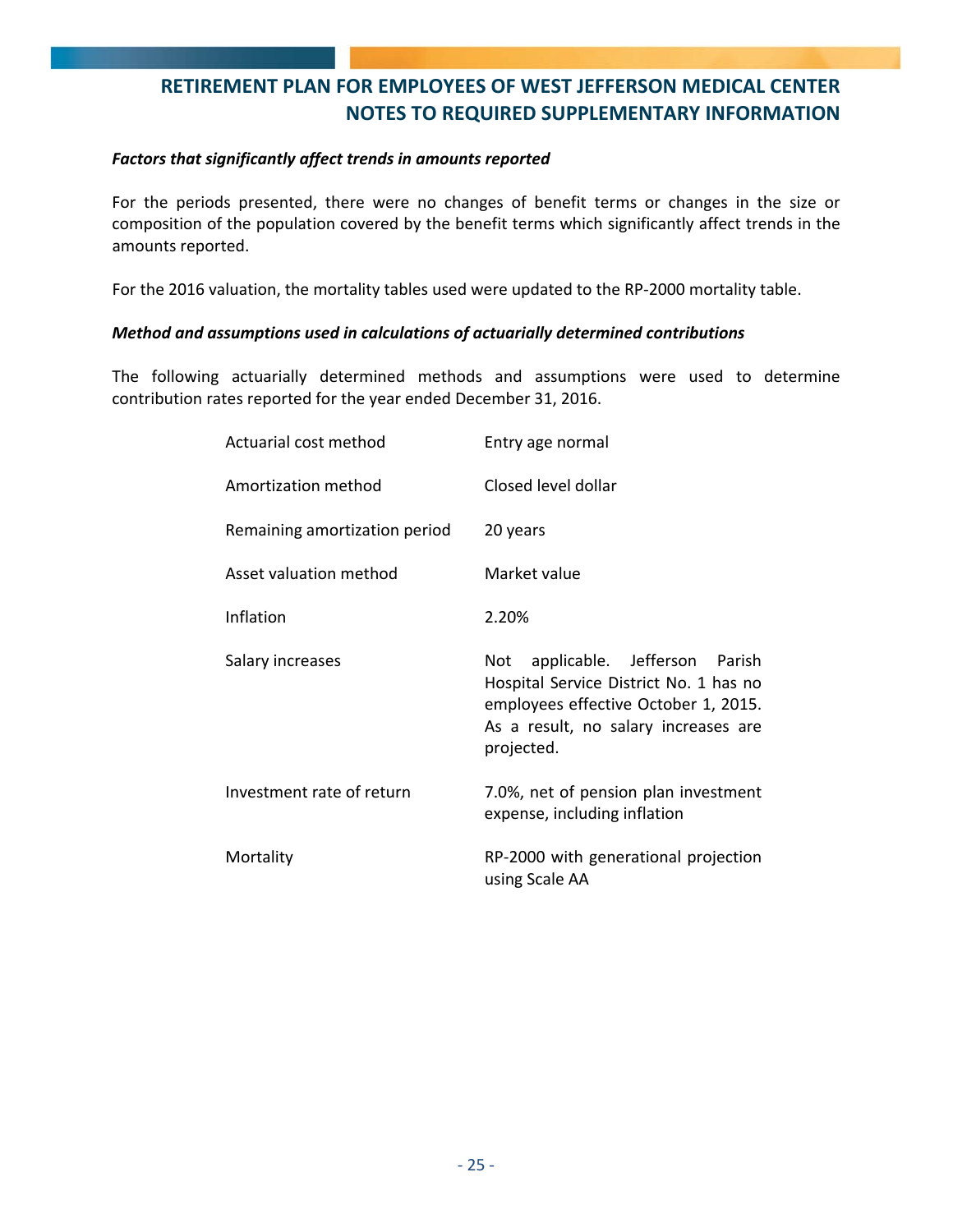**SUPPLEMENTARY PLAN INFORMATION**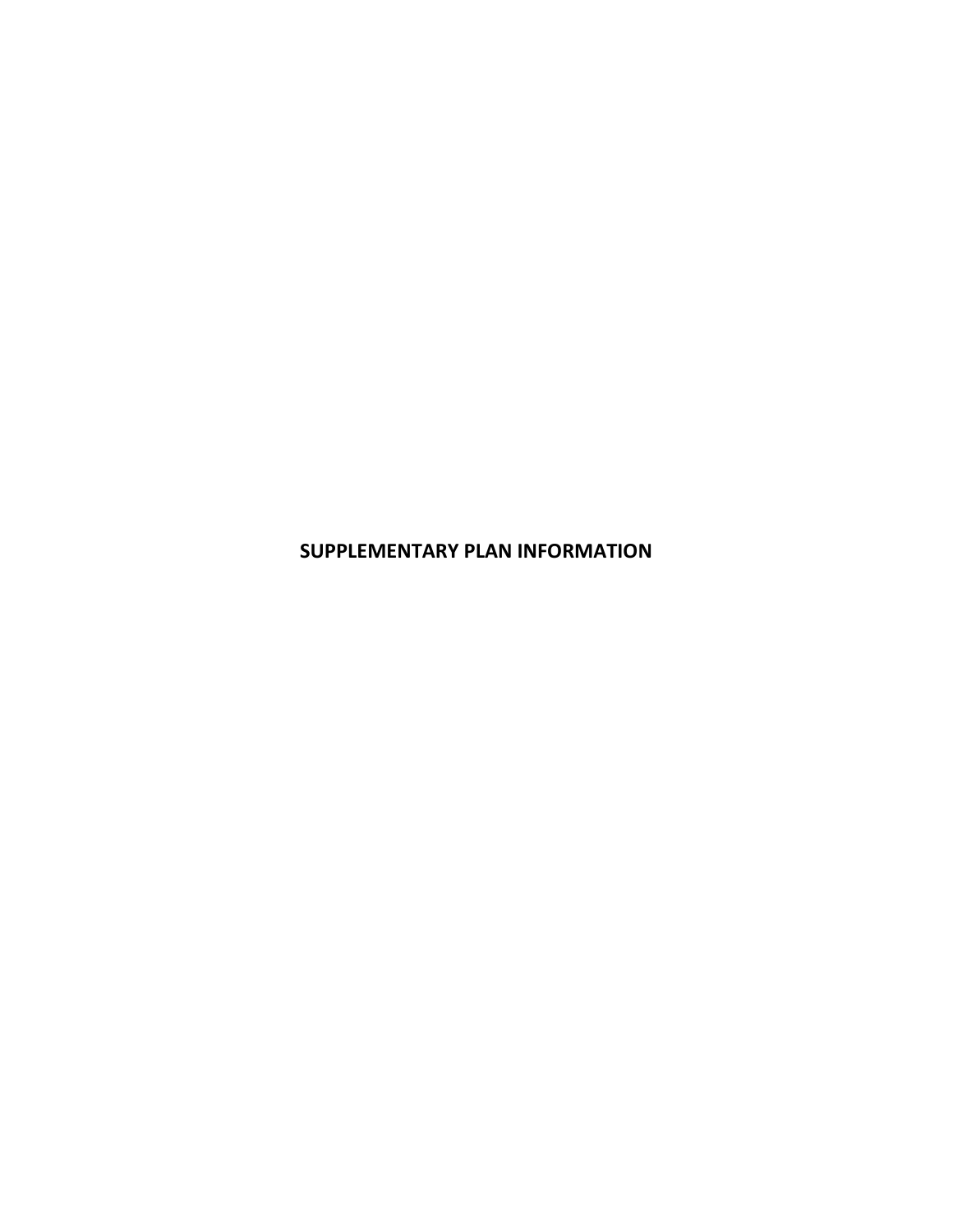#### **Agency Head Name: Michael S. Yenni, Parish President, Jefferson Parish**

Note: Effective October 1, 2015, Jefferson Parish Hospital Service District No. 1 (the "Service District") has no employees. The governing body of the Service District is the Jefferson Parish Council. The agency head is Michael S. Yenni, Parish President of Jefferson Parish. The Retirement Plan for the Employees of West Jefferson Medical Center did not make any payments to or on behalf of the Parish President or any other employees of Jefferson Parish or members of the Jefferson Parish Council.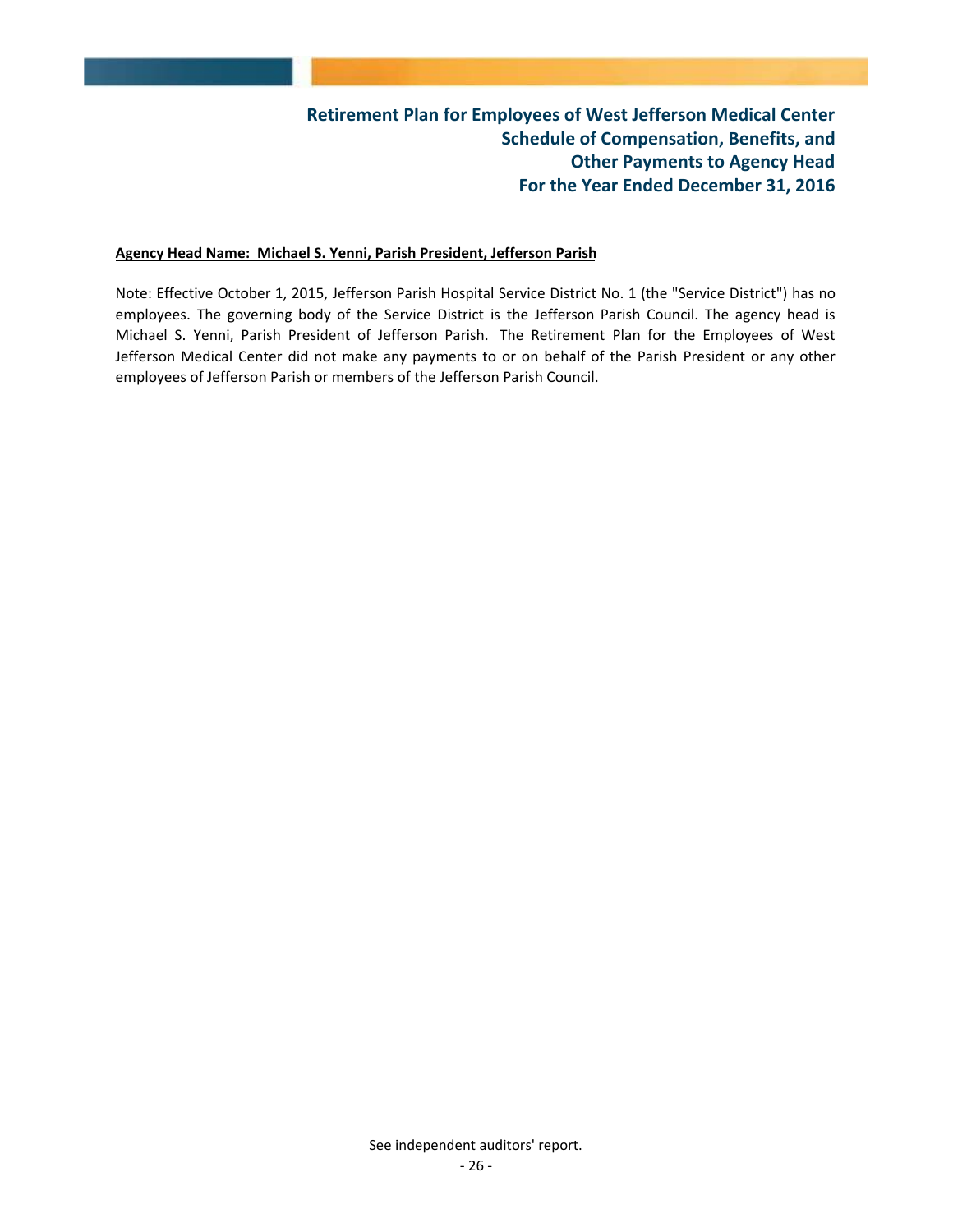

 C**arr, Riggs & Ingram, LLC** 111 Veterans Blvd.

 (504) 837‐9116 (504) 837‐0123 (fax) www.CRIcpa.com

## **INDEPENDENT AUDITOR'S REPORT ON INTERNAL CONTROL OVER FINANCIAL REPORTING AND ON COMPLIANCE AND OTHER MATTERS BASED ON AN AUDIT OF FINANCIAL STATEMENTS PERFORMED IN ACCORDANCE WITH** *GOVERNMENT AUDITING STANDARDS*

Members of the Parish Council Jefferson Parish, Louisiana

We have audited, in accordance with the auditing standards generally accepted in the United States of America and the standards applicable to financial audits contained in *Government Auditing Standards* issued by the Comptroller General of the United States, the financial statements of the Retirement Plan for Employees of West Jefferson Medical Center (the Plan), as of and for the year ended December 31, 2016, and the related notes to the financial statements, which collectively comprise the Retirement Plan for Employees of West Jefferson Medical Center's basic financial statements, and have issued our report thereon dated June 28, 2017.

## **Internal Control Over Financial Reporting**

In planning and performing our audit of the financial statements, we considered the Plan's internal control over financial reporting (internal control) to determine the audit procedures that are appropriate in the circumstances for the purpose of expressing our opinion on the financial statements, but not for the purpose of expressing an opinion on the effectiveness of the Plan's internal control. Accordingly, we do not express an opinion on the effectiveness of the Plan's internal control.

A *deficiency in internal control* exists when the design or operation of a control does not allow management or employees, in the normal course of performing their assigned functions, to prevent or detect misstatements on a timely basis. A *material weakness* is a deficiency, or combination of deficiencies, in internal control such that there is a reasonable possibility that a material misstatement of the Plan's financial statements will not be prevented, or detected and corrected on a timely basis. A *significant deficiency* is a deficiency, or a combination of deficiencies, in internal control that is less severe than a material weakness, yet important enough to merit attention by those charged with governance.

Our consideration of internal control was for the limited purpose described in the first paragraph of this section and was not designed to identify all deficiencies in internal control that might be material weaknesses or significant deficiencies. Given these limitations, during our audit we did not identify any deficiencies in internal control that we consider to be material weaknesses. However, material weaknesses may exist that have not been identified.